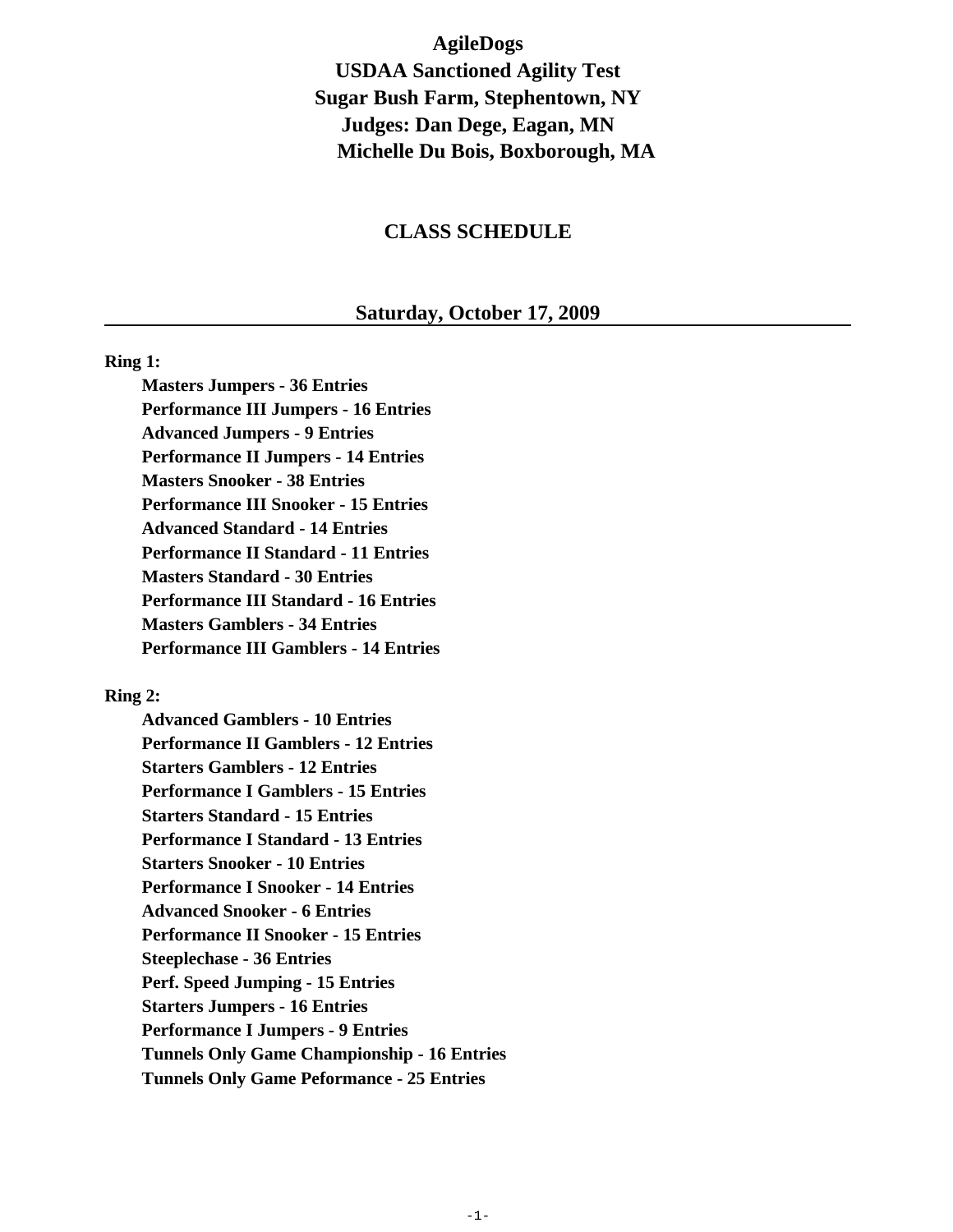## **CLASS SCHEDULE (cont.)**

### **Sunday, October 18, 2009**

#### **Ring 1:**

**Performance III Pairs - 8 Entries Masters Pairs - 23 Entries Performance III Standard - 14 Entries Masters Standard - 23 Entries Performance I Standard - 10 Entries Starters Standard - 12 Entries Perf. Speed Jumping Finals Steeplechase Finals Performance III Snooker - 13 Entries Masters Snooker - 34 Entries Performance III Jumpers - 13 Entries Masters Jumpers - 33 Entries**

### **Ring 2:**

**Performance I Jumpers - 13 Entries Starters Jumpers - 11 Entries Performance II Jumpers - 17 Entries Advanced Jumpers - 6 Entries Performance I Pairs - 8 Entries Starters Pairs - 4 Entries Performance II Pairs - 11 Entries Advanced Pairs - 10 Entries Performance II Standard - 13 Entries Advanced Standard - 14 Entries Performance I Snooker - 11 Entries Starters Snooker - 7 Entries Performance II Snooker - 12 Entries Advanced Snooker - 7 Entries**

PLEASE BE ATTENTIVE TO ANNOUNCEMENTS THROUGHOUT THE EVENT FOR LAST MINUTE CHANGES. There are 145 dogs entered in this event with 486 entries on Saturday and 327 entries on Sunday for a total of 813 entries.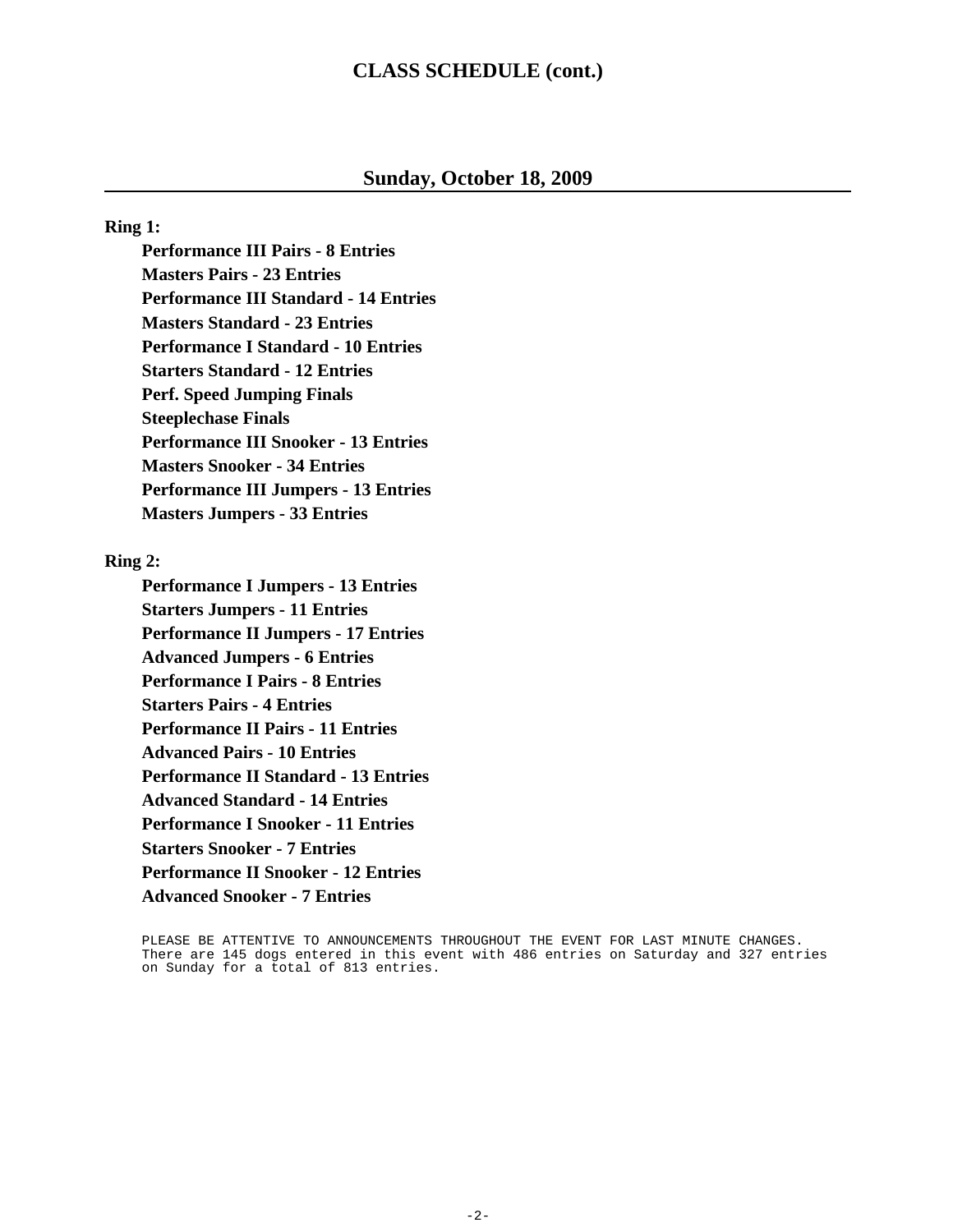## **Running Order List Saturday, October 17, 2009**

## **Ring 1: Masters Jumpers**

| 26014 | Fidget, Border Collie, Cathy Keenan                |
|-------|----------------------------------------------------|
| 26013 | Brink, Dutch Shepherd, Dan Pascarelli              |
| 26012 | Elle, All-American, Connie Cosemento               |
| 26011 | Reno, Border Collie, Karen Gorman                  |
| 26004 | Murphy, Australian Shepherd, Jonathan Hoadley      |
|       |                                                    |
| 22043 | Rook, Border Collie, Meg Ramsay                    |
| 22042 | Q, Border Collie, Kathleen Desvigne                |
| 22039 | Smudge, All-American, Barb Fribourg                |
| 22037 | Grit, Border Collie, Michelle Pascarelli           |
| 22036 | Sally Ride, Border Collie, Lisanne Major           |
| 22034 | Luna, Australian Shepherd, Ellen Kurdzo            |
| 22032 | Mandy, Border Collie, Linda Armstrong              |
| 22030 | Chance, Australian Shepherd, Aline Hoadley         |
| 22028 | Skid, Border Collie, Elise Lynch                   |
| 22025 | Whisper, All-American, Kathryn Stein               |
| 22024 | ?Guess, Border Collie, Kathleen Desvigne           |
| 22021 | Penny, Australian Shepherd, James M. Jayko         |
| 22019 | Tailer, Australian Shepherd, Robert Grillo         |
| 22015 | Raef, Border Collie, Noreen Scelzo                 |
| 22014 | Choc, Border Collie, Helen Connell                 |
| 22012 | Brazen, Border Collie, Kathryn Stein               |
| 22009 | Zing, Belgian Malinois, Michelle Pascarelli        |
| 22008 | Ting, Border Collie, Elise Lynch                   |
| 22006 | Kodi, Border Collie, Linda Armstrong               |
| 22004 | Kai, Australian Shepherd, Laurie Grace             |
| 22002 | Dixie, All-American, Billie Marsh                  |
|       |                                                    |
| 16008 | Fiona, Border Collie, Janet Langdon                |
| 16007 | Jart, All-American, Trisha Stall                   |
| 16006 | Tina, English Cocker Spaniel, Jay and Laurie Bakay |
| 16001 | Divot, Shetland Sheepdog, Debby Cartney            |
|       |                                                    |
| 12010 | Madison, All-American, Beverly Prabhakar           |
| 12009 | Sable, All-American, Maureen Arcangel              |
| 12008 | Tate, Jack Russell Terrier, Claudia A. Costa       |
| 12007 | Jersey, Jack Russell Terrier, Heather O'Leary      |
| 12006 | Ruby, Border Terrier, Anne DeMarinis               |
| 12005 | Phire, All-American, Ann Marie Hill                |
|       |                                                    |

## **Ring 1: Performance III Jumpers**

| P22021 | Player, Golden Retriever, Kathleen Desvigne     |
|--------|-------------------------------------------------|
| P22018 | Bosun, Australian Shepherd, Clifford MacBroom   |
| P22005 | Spotty, Border Collie, Nancy Ross               |
| P22002 | Ditz, All-American, Penny Sencer                |
|        |                                                 |
| P16023 | <b>Polly, All-American, Chris Beck</b>          |
| P16021 | <b>Hopi</b> , Australian Shepherd, Joan Curcio  |
| P16020 | <b>Buddy, Border Collie, Trisha Stall</b>       |
| P16018 | Aspen, Labrador Retriever, Beth Cote            |
| P16008 | <b>Breezey, All-American, Jill Nestor</b>       |
| P16006 | Jack, Miniature Australian Shepherd, Lori Kline |
| P16002 | <b>Charlie, Border Collie, Alfred Miller</b>    |
|        |                                                 |
| P12004 | Bugsy, All-American, Mary McCulloch             |

 P12001 **Sunny**, Shetland Sheepdog, Joan Pivorun P08007 **Eddie**, All-American, Beverly Prabhakar P08004 **Posy** , Poodle (Toy), Joan Kaufman

P08003 **Harley** , Havanese, Marla Reznitsky

#### **Ring 1: Advanced Jumpers**

| 26006 | Rosie, Belgian Malinois, Carolyn Zimmer           |
|-------|---------------------------------------------------|
| 22033 | <b>BB, Australian Shepherd, Marcy Rauch</b>       |
| 22023 | Kloie, Chesapeake Bay Retriever, Priscilla Rahner |
| 22010 | Faeth, All-American, Devora Locke                 |
| 22003 | Wynd, Border Collie, Judy Zelenewych              |
| 22001 | Vivian, Border Collie, Kathleen Desvigne          |
| 16002 | <b>Dreamer, Shetland Sheepdog, Joan Pivorun</b>   |
| 12003 | Jiff, All-American, Valerie Reiner                |
| 12002 | Carly, Shetland Sheepdog, Dianne Swanker          |

## **Ring 1: Performance II Jumpers**

| P22020 | Rocky, Australian Shepherd, Marcy Rauch               |
|--------|-------------------------------------------------------|
| P22017 | Guinness, All-American, Kara Anne Kingsbury           |
| P22014 | Dervish, Australian Shepherd, Penny Sencer            |
| P22013 | Tegan, Pointer, Janine Pollard                        |
| P22007 | Ticket, Labrador Retriever, Joanne Boomhower          |
| P22006 | <b>Quint, Golden Retriever, Mary Hofelich</b>         |
|        |                                                       |
| P16028 | Tanya, English Springer Spaniel, Barbara Webster      |
| P16024 | <b>Oreo</b> , Border Collie, Chris Pierce             |
| P16013 | Dante, Shetland Sheepdog, Janie O'Donnell             |
| P16011 | Natira, Border Collie, Nancy Obara                    |
| P16005 | Joey, American Staffordshire Terrier, Bonnie Kelleher |
|        |                                                       |
|        | P12002 Cooper, Shetland Sheepdog, Dianne Swanker      |
|        |                                                       |
| P08009 | <b>Sizzle</b> , Papillon, Jeffrey Boyer               |
| P08006 | Bryn, Pembroke Welsh Corgi, Lucille Solana            |

### **Ring 1: Masters Snooker**

| 12010 | Madison, All-American, Beverly Prabhakar                   |
|-------|------------------------------------------------------------|
| 12005 | Phire, All-American, Ann Marie Hill                        |
| 12007 | <b>Jersey</b> , Jack Russell Terrier, Heather O'Leary      |
| 12008 | Tate, Jack Russell Terrier, Claudia A. Costa               |
| 12006 | Ruby, Border Terrier, Anne DeMarinis                       |
| 12009 | Sable, All-American, Maureen Arcangel                      |
|       |                                                            |
| 16007 | <b>Jart</b> , All-American, Trisha Stall                   |
| 16008 | Fiona, Border Collie, Janet Langdon                        |
| 16006 | <b>Tina</b> , English Cocker Spaniel, Jay and Laurie Bakay |
| 16003 | Zoe, American Eskimo Dog, Valerie Reiner                   |
| 16001 | Divot, Shetland Sheepdog, Debby Cartney                    |
|       |                                                            |
| 26004 | <b>Murphy</b> , Australian Shepherd, Jonathan Hoadley      |
|       |                                                            |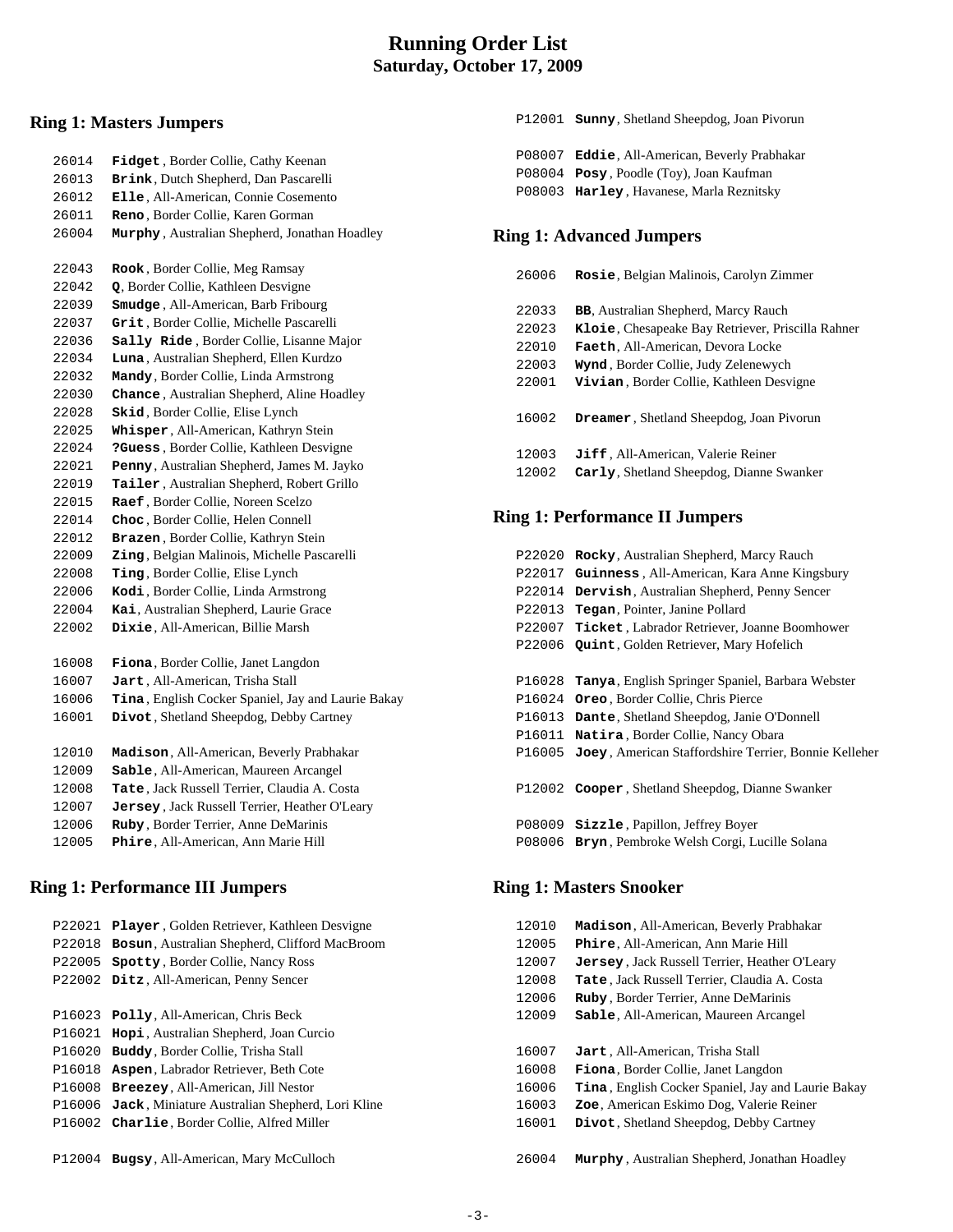| 26014 | <b>Fidget</b> , Border Collie, Cathy Keenan  |
|-------|----------------------------------------------|
| 26011 | Reno, Border Collie, Karen Gorman            |
| 26006 | Rosie, Belgian Malinois, Carolyn Zimmer      |
| 26013 | Brink, Dutch Shepherd, Dan Pascarelli        |
| 26012 | Elle, All-American, Connie Cosemento         |
|       |                                              |
| 22038 | Lhotse, Brittany, Helen Connell              |
| 22042 | Q, Border Collie, Kathleen Desvigne          |
| 22012 | Brazen, Border Collie, Kathryn Stein         |
| 22028 | <b>Skid, Border Collie, Elise Lynch</b>      |
| 22006 | Kodi, Border Collie, Linda Armstrong         |
| 22015 | Raef, Border Collie, Noreen Scelzo           |
| 22018 | West, Border Collie, Maryellen Miller        |
| 22033 | <b>BB</b> , Australian Shepherd, Marcy Rauch |
| 22034 | Luna, Australian Shepherd, Ellen Kurdzo      |
| 22037 | Grit, Border Collie, Michelle Pascarelli     |
| 22043 | Rook, Border Collie, Meg Ramsay              |
| 22002 | Dixie, All-American, Billie Marsh            |
| 22039 | <b>Smudge</b> , All-American, Barb Fribourg  |
| 22014 | Choc, Border Collie, Helen Connell           |
| 22025 | Whisper, All-American, Kathryn Stein         |
| 22004 | Kai, Australian Shepherd, Laurie Grace       |
| 22024 | ?Guess, Border Collie, Kathleen Desvigne     |
| 22021 | Penny, Australian Shepherd, James M. Jayko   |
| 22008 | Ting, Border Collie, Elise Lynch             |
| 22032 | Mandy, Border Collie, Linda Armstrong        |
| 22036 | Sally Ride, Border Collie, Lisanne Major     |
|       |                                              |

## **Ring 1: Performance III Snooker**

| P12006 | <b>Tyson, Rat Terrier, Chris Beck</b>        |
|--------|----------------------------------------------|
| P12004 | <b>Bugsy, All-American, Mary McCulloch</b>   |
|        |                                              |
| P16004 | Pixel, Border Collie, Devora Locke           |
| P16011 | <b>Natira</b> , Border Collie, Nancy Obara   |
| P16020 | <b>Buddy</b> , Border Collie, Trisha Stall   |
| P16008 | <b>Breezey, All-American, Jill Nestor</b>    |
| P16002 | <b>Charlie, Border Collie, Alfred Miller</b> |
| P16024 | Oreo, Border Collie, Chris Pierce            |
| P16018 | Aspen, Labrador Retriever, Beth Cote         |
|        |                                              |
| P22020 | Rocky, Australian Shepherd, Marcy Rauch      |
| P22002 | Ditz, All-American, Penny Sencer             |
| P22005 | <b>Spotty, Border Collie, Nancy Ross</b>     |
| P22012 | <b>Farley, Bearded Collie, Nancy May</b>     |
| P22021 | Player, Golden Retriever, Kathleen Desvigne  |
|        |                                              |
| P08004 | <b>Posy</b> , Poodle (Toy), Joan Kaufman     |
|        |                                              |

## **Ring 1: Advanced Standard**

| 26007 | G.T., Australian Shepherd, James M. Jayko     |
|-------|-----------------------------------------------|
| 26006 | Rosie, Belgian Malinois, Carolyn Zimmer       |
| 26004 | Murphy, Australian Shepherd, Jonathan Hoadley |
|       |                                               |
| 22037 | Grit. Border Collie. Michelle Pascarelli      |
|       |                                               |

| 22034          | <b>Luna</b> , Australian Shepherd, Ellen Kurdzo                                              |
|----------------|----------------------------------------------------------------------------------------------|
| 22033          | <b>BB,</b> Australian Shepherd, Marcy Rauch                                                  |
| 22030          | <b>Chance</b> , Australian Shepherd, Aline Hoadley                                           |
| 22022          | <b>Please, Brittany, Wendy Archinal</b>                                                      |
| 22010          | Faeth, All-American, Devora Locke                                                            |
| 22002          | Dixie. All-American. Billie Marsh                                                            |
| 22001          | Vivian, Border Collie, Kathleen Desvigne                                                     |
| 16002          | <b>Dreamer, Shetland Sheepdog, Joan Pivorun</b>                                              |
| 12007<br>12005 | <b>Jersey</b> , Jack Russell Terrier, Heather O'Leary<br>Phire, All-American, Ann Marie Hill |

# **Ring 1: Performance II Standard**

| P22020 | Rocky, Australian Shepherd, Marcy Rauch                  |
|--------|----------------------------------------------------------|
| P22017 | Guinness, All-American, Kara Anne Kingsbury              |
| P22014 | Dervish, Australian Shepherd, Penny Sencer               |
| P22006 | <b>Quint, Golden Retriever, Mary Hofelich</b>            |
|        |                                                          |
| P16028 | <b>Tanya</b> , English Springer Spaniel, Barbara Webster |
| P16021 | <b>Hopi</b> , Australian Shepherd, Joan Curcio           |
| P16013 | Dante, Shetland Sheepdog, Janie O'Donnell                |
|        |                                                          |
|        | P12005 Wolf, Swedish Vallhund, Elinor Lerner             |
|        |                                                          |
| P08009 | Sizzle, Papillon, Jeffrey Boyer                          |
| P08004 | <b>Posy</b> , Poodle (Toy), Joan Kaufman                 |
| P08003 | Harley, Havanese, Marla Reznitsky                        |
|        |                                                          |

# **Ring 1: Masters Standard**

| 26014 | <b>Fidget</b> , Border Collie, Cathy Keenan         |
|-------|-----------------------------------------------------|
| 26013 | Brink, Dutch Shepherd, Dan Pascarelli               |
| 26012 | Elle, All-American, Connie Cosemento                |
| 26011 | Reno, Border Collie, Karen Gorman                   |
|       |                                                     |
| 22043 | Rook, Border Collie, Meg Ramsay                     |
| 22042 | Q, Border Collie, Kathleen Desvigne                 |
| 22039 | Smudge, All-American, Barb Fribourg                 |
| 22036 | Sally Ride, Border Collie, Lisanne Major            |
| 22032 | Mandy, Border Collie, Linda Armstrong               |
| 22025 | Whisper, All-American, Kathryn Stein                |
| 22024 | ?Guess, Border Collie, Kathleen Desvigne            |
| 22019 | <b>Tailer</b> , Australian Shepherd, Robert Grillo  |
| 22018 | West, Border Collie, Maryellen Miller               |
| 22015 | Raef, Border Collie, Noreen Scelzo                  |
| 22014 | Choc, Border Collie, Helen Connell                  |
| 22012 | Brazen, Border Collie, Kathryn Stein                |
| 22011 | Echo, Australian Shepherd, Marcy Rauch              |
| 22009 | <b>Zing</b> , Belgian Malinois, Michelle Pascarelli |
| 22008 | <b>Ting, Border Collie, Elise Lynch</b>             |
| 22006 | Kodi, Border Collie, Linda Armstrong                |
| 22004 | Kai, Australian Shepherd, Laurie Grace              |
| 22003 | Wynd, Border Collie, Judy Zelenewych                |
|       |                                                     |
| 16009 | H.A.L., Rat Terrier, Chris Beck                     |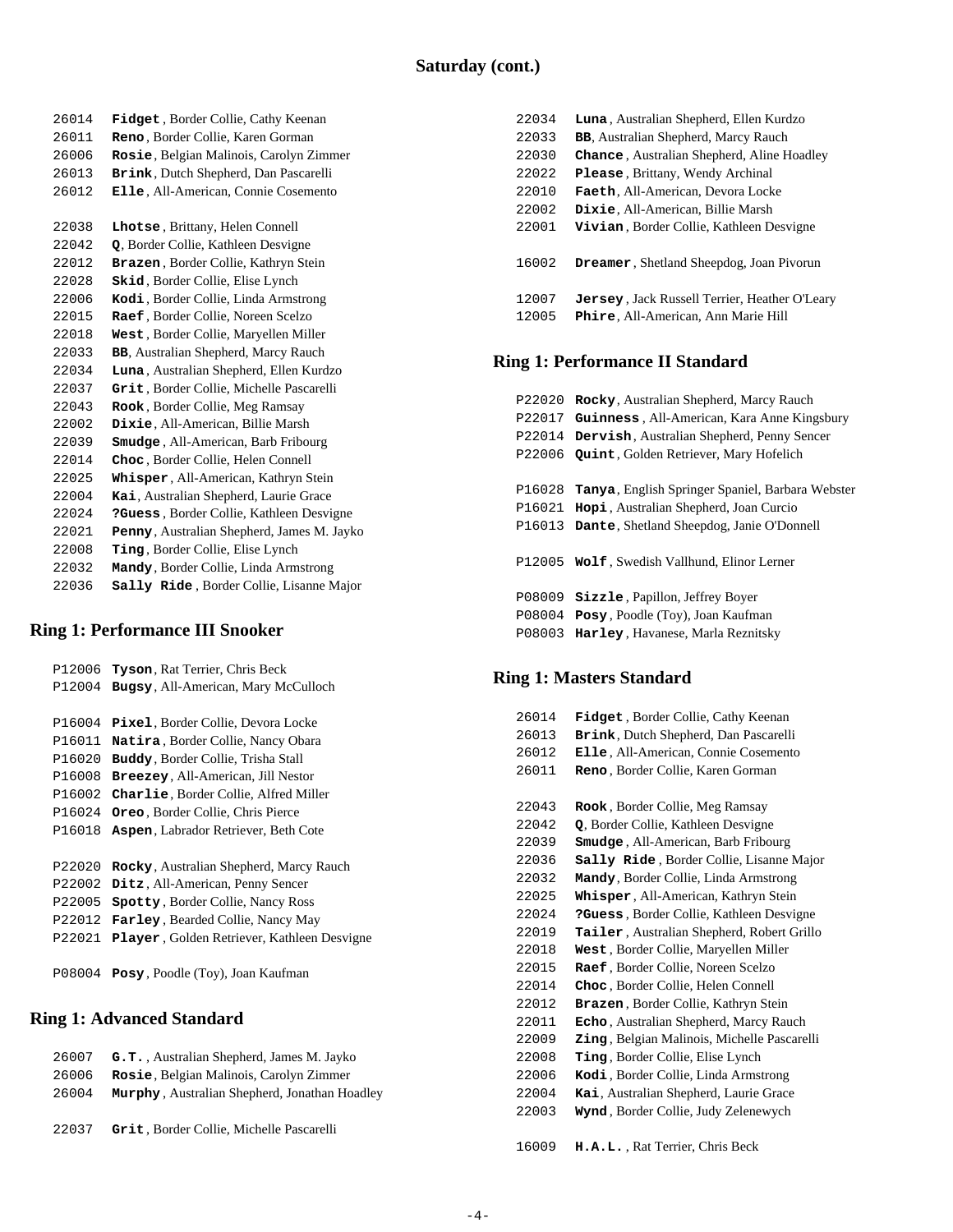| 16008 | <b>Fiona</b> , Border Collie, Janet Langdon                |
|-------|------------------------------------------------------------|
| 16006 | <b>Tina</b> , English Cocker Spaniel, Jay and Laurie Bakay |
| 16003 | Zoe, American Eskimo Dog, Valerie Reiner                   |
| 16001 | Divot, Shetland Sheepdog, Debby Cartney                    |
|       |                                                            |
| 12009 | Sable, All-American, Maureen Arcangel                      |
| 12006 | Ruby, Border Terrier, Anne DeMarinis                       |
| 12002 | Carly, Shetland Sheepdog, Dianne Swanker                   |

#### **Ring 1: Performance III Standard**

| P22021 | <b>Player</b> , Golden Retriever, Kathleen Desvigne  |
|--------|------------------------------------------------------|
| P22012 | <b>Farley, Bearded Collie, Nancy May</b>             |
| P22007 | <b>Ticket</b> , Labrador Retriever, Joanne Boomhower |
| P22005 | Spotty, Border Collie, Nancy Ross                    |
| P22002 | Ditz, All-American, Penny Sencer                     |
|        |                                                      |
| P16030 | <b>Spryte, Border Collie, Elise Paffrath</b>         |
| P16024 | <b>Oreo</b> , Border Collie, Chris Pierce            |
| P16018 | <b>Aspen</b> , Labrador Retriever, Beth Cote         |
| P16011 | <b>Natira</b> , Border Collie, Nancy Obara           |
| P16008 | Breezey, All-American, Jill Nestor                   |
| P16006 | Jack, Miniature Australian Shepherd, Lori Kline      |
| P16002 | Charlie, Border Collie, Alfred Miller                |
|        |                                                      |
| P12007 | Penny, Shetland Sheepdog, Joan Pivorun               |
| P12006 | <b>Tyson</b> , Rat Terrier, Chris Beck               |
| P12003 | <b>Imp</b> , Beagle, Cynthia Buckholt                |
| P12002 | Cooper, Shetland Sheepdog, Dianne Swanker            |

## **Ring 1: Masters Gamblers**

| 26014 | Fidget, Border Collie, Cathy Keenan                |
|-------|----------------------------------------------------|
| 26013 | Brink, Dutch Shepherd, Dan Pascarelli              |
| 26012 | Elle, All-American, Connie Cosemento               |
| 26007 | G.T., Australian Shepherd, James M. Jayko          |
| 26004 | Murphy, Australian Shepherd, Jonathan Hoadley      |
|       |                                                    |
| 22043 | Rook, Border Collie, Meg Ramsay                    |
| 22042 | Q, Border Collie, Kathleen Desvigne                |
| 22039 | <b>Smudge</b> , All-American, Barb Fribourg        |
| 22038 | Lhotse, Brittany, Helen Connell                    |
| 22037 | Grit, Border Collie, Michelle Pascarelli           |
| 22036 | Sally Ride, Border Collie, Lisanne Major           |
| 22032 | Mandy, Border Collie, Linda Armstrong              |
| 22030 | Chance, Australian Shepherd, Aline Hoadley         |
| 22028 | <b>Skid</b> , Border Collie, Elise Lynch           |
| 22025 | Whisper, All-American, Kathryn Stein               |
| 22024 | ?Guess, Border Collie, Kathleen Desvigne           |
| 22021 | Penny, Australian Shepherd, James M. Jayko         |
| 22018 | West, Border Collie, Maryellen Miller              |
| 22015 | Raef, Border Collie, Noreen Scelzo                 |
| 22014 | Choc, Border Collie, Helen Connell                 |
| 22012 | Brazen, Border Collie, Kathryn Stein               |
| 22011 | Echo, Australian Shepherd, Marcy Rauch             |
| 22009 | <b>Zing, Belgian Malinois, Michelle Pascarelli</b> |
|       |                                                    |

| 22008 | <b>Ting, Border Collie, Elise Lynch</b>                    |
|-------|------------------------------------------------------------|
| 22004 | Kai, Australian Shepherd, Laurie Grace                     |
| 22003 | Wynd, Border Collie, Judy Zelenewych                       |
|       |                                                            |
| 16008 | <b>Fiona</b> , Border Collie, Janet Langdon                |
| 16006 | <b>Tina</b> , English Cocker Spaniel, Jay and Laurie Bakay |
| 16003 | Zoe, American Eskimo Dog, Valerie Reiner                   |
| 16001 | Divot, Shetland Sheepdog, Debby Cartney                    |
|       |                                                            |
| 12009 | <b>Sable</b> , All-American, Maureen Arcangel              |
| 12007 | <b>Jersey</b> , Jack Russell Terrier, Heather O'Leary      |
| 12006 | Ruby, Border Terrier, Anne DeMarinis                       |
| 12001 | <b>Spencer</b> , All-American, Laura Tilbury               |
|       |                                                            |
|       |                                                            |

# **Ring 1: Performance III Gamblers**

| P22021 | Player, Golden Retriever, Kathleen Desvigne   |
|--------|-----------------------------------------------|
| P22012 | <b>Farley, Bearded Collie, Nancy May</b>      |
| P22005 | Spotty, Border Collie, Nancy Ross             |
| P22002 | Ditz, All-American, Penny Sencer              |
|        |                                               |
| P16030 | <b>Spryte, Border Collie, Elise Paffrath</b>  |
| P16024 | <b>Oreo</b> , Border Collie, Chris Pierce     |
| P16020 | Buddy, Border Collie, Trisha Stall            |
| P16018 | Aspen, Labrador Retriever, Beth Cote          |
| P16012 | Maurice, Australian Shepherd, Robert Domfort  |
| P16008 | Breezey, All-American, Jill Nestor            |
| P16002 | Charlie, Border Collie, Alfred Miller         |
|        |                                               |
| P12007 | Penny, Shetland Sheepdog, Joan Pivorun        |
| P12001 | <b>Sunny, Shetland Sheepdog, Joan Pivorun</b> |
|        |                                               |

P08004 **Posy** , Poodle (Toy), Joan Kaufman

## **Ring 2: Advanced Gamblers**

| 22034 | Luna, Australian Shepherd, Ellen Kurdzo          |
|-------|--------------------------------------------------|
| 22031 | <b>Fribble, Border Collie, Caren Pierce</b>      |
| 22010 | Faeth, All-American, Devora Locke                |
| 22002 | Dixie. All-American. Billie Marsh                |
| 22001 | Vivian, Border Collie, Kathleen Desvigne         |
| 16007 | Jart, All-American, Trisha Stall                 |
| 12010 | <b>Madison</b> , All-American, Beverly Prabhakar |
| 12008 | Tate, Jack Russell Terrier, Claudia A. Costa     |
| 12005 | <b>Phire, All-American, Ann Marie Hill</b>       |
| 12002 | Carly, Shetland Sheepdog, Dianne Swanker         |
|       |                                                  |

## **Ring 2: Performance II Gamblers**

|  | P22014 Dervish, Australian Shepherd, Penny Sencer       |
|--|---------------------------------------------------------|
|  | P22013 <b>Tegan</b> , Pointer, Janine Pollard           |
|  | P22010 Missy, Border Collie, Lori Kline                 |
|  | P22007 Ticket, Labrador Retriever, Joanne Boomhower     |
|  |                                                         |
|  | P16028 Tanya, English Springer Spaniel, Barbara Webster |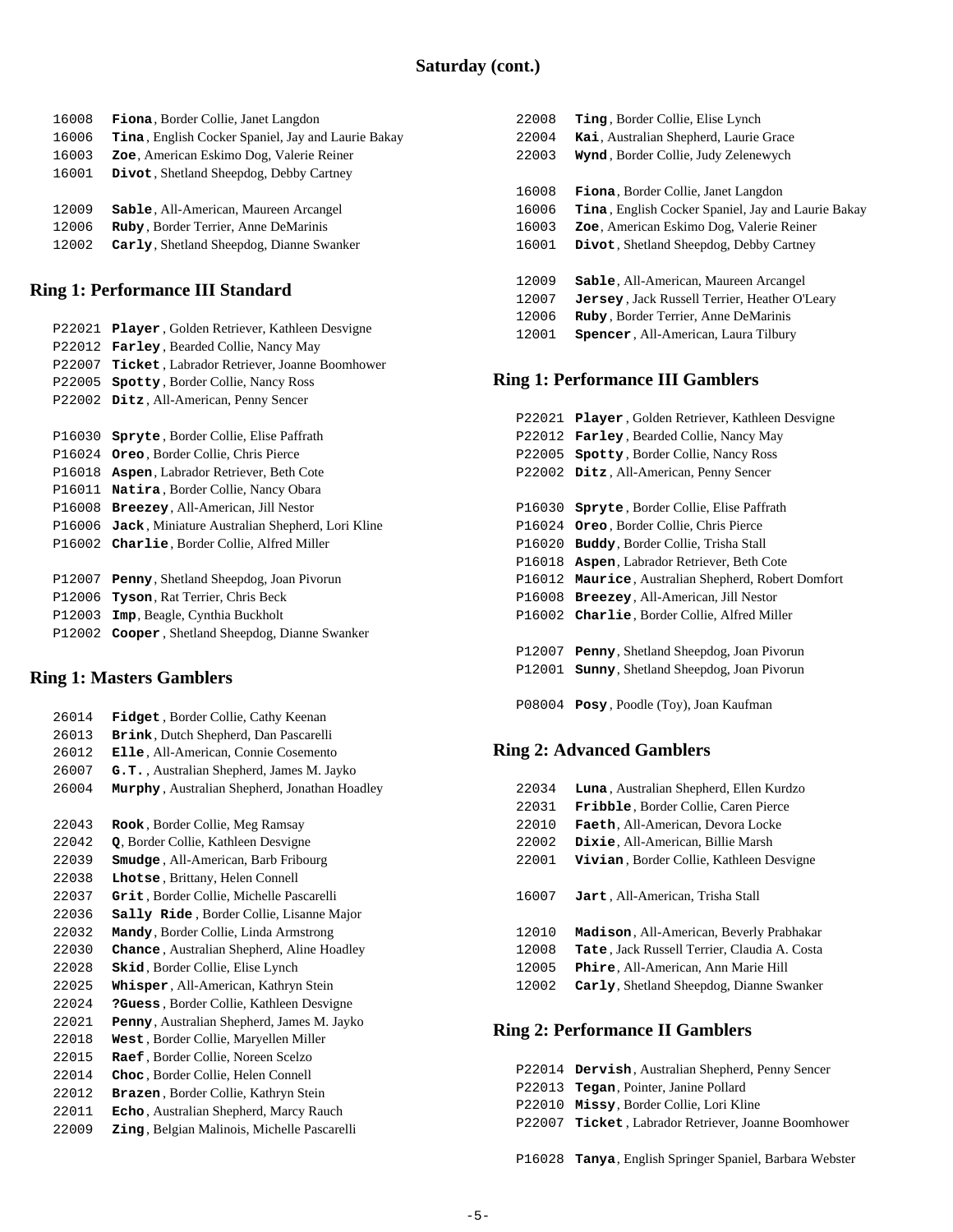|  | P16021 Hopi, Australian Shepherd, Joan Curcio                |
|--|--------------------------------------------------------------|
|  | P16013 Dante, Shetland Sheepdog, Janie O'Donnell             |
|  | P16011 Natira, Border Collie, Nancy Obara                    |
|  | P16005 Joey, American Staffordshire Terrier, Bonnie Kelleher |
|  | P12005 Wolf, Swedish Vallhund, Elinor Lerner                 |
|  | P08009 <b>Sizzle</b> , Papillon, Jeffrey Boyer               |
|  | P08003 Harley, Havanese, Marla Reznitsky                     |

#### **Ring 2: Starters Gamblers**

| 26009 | Duke, All-American, Kara Anne Kingsbury               |
|-------|-------------------------------------------------------|
| 26006 | Rosie, Belgian Malinois, Carolyn Zimmer               |
| 26003 | <b>Jazz</b> , Poodle (Standard), Paige Grillo         |
|       |                                                       |
| 22029 | <b>Zuni</b> , Australian Shepherd, Joan Curcio        |
| 22023 | Kloie, Chesapeake Bay Retriever, Priscilla Rahner     |
| 22020 | Tarquinn, Border Collie, Betty Padgett                |
| 22017 | <b>Bodie, Border Collie, Craig Chittenden</b>         |
| 22013 | Haley, Australian Shepherd, Michael Kurdzo            |
| 22007 | Pinot Noir, Border Collie, Nancy Ross                 |
| 22005 | Marlee, Australian Shepherd, Jonathan Hoadley         |
|       |                                                       |
| 16004 | Arthur, Miniature Australian Shepherd, Robert Domfort |
|       |                                                       |
| 12003 | Jiff, All-American, Valerie Reiner                    |
|       |                                                       |

### **Ring 2: Performance I Gamblers**

| P22011 | Addie, Golden Retriever, Lois Hammond                    |
|--------|----------------------------------------------------------|
| P22008 | <b>Topaz</b> , All-American, Betty Mueller               |
| P22006 | <b>Quint</b> , Golden Retriever, Mary Hofelich           |
| P22001 | Rio, Belgian Tervuren, Kathy Verzulli                    |
|        |                                                          |
| P16027 | <b>Finn</b> , Shetland Sheepdog, Jill Hamilton           |
| P16022 | Skippy, All-American, Mel Beach                          |
| P16015 | Schuyler, All-American, Sue Vitro                        |
| P16014 | Kerowyn, All-American, Cynthia Buckholt                  |
| P16010 | <b>Tymber</b> , Australian Shepherd, Kara Anne Kingsbury |
| P16009 | Nana, Brittany, Wendy Carey                              |
|        |                                                          |
| P12003 | <b>Imp</b> , Beagle, Cynthia Buckholt                    |
| P12002 | Cooper, Shetland Sheepdog, Dianne Swanker                |
|        |                                                          |
| P08006 | <b>Bryn</b> , Pembroke Welsh Corgi, Lucille Solana       |
| P08005 | Jake, Australian Terrier, Devorah Sperber                |
| P08001 | <b>Chalupa</b> , Chihuahua, Jeffrey Boyer                |
|        |                                                          |

#### **Ring 2: Starters Standard**

| 26010 | Gus, Australian Shepherd, Clifford MacBroom            |
|-------|--------------------------------------------------------|
| 26009 | Duke, All-American, Kara Anne Kingsbury                |
| 26005 | <b>Maggie, English Springer Spaniel, Tori Stepanov</b> |
| 26003 | Jazz, Poodle (Standard), Paige Grillo                  |
|       |                                                        |
| 22031 | <b>Fribble, Border Collie, Caren Pierce</b>            |

**Bali** , Australian Shepherd, Kara Anne Kingsbury **Kloie**, Chesapeake Bay Retriever, Priscilla Rahner **Tarquinn** , Border Collie, Betty Padgett **Pinot Noir** , Border Collie, Nancy Ross **Marlee** , Australian Shepherd, Jonathan Hoadley **Jart** , All-American, Trisha Stall **Bailey** , Shetland Sheepdog, Janie O'Donnell **Arthur** , Miniature Australian Shepherd, Robert Domfort **Tate** , Jack Russell Terrier, Claudia A. Costa **Jiff** , All-American, Valerie Reiner

#### **Ring 2: Performance I Standard**

| P22008 | Topaz, All-American, Betty Mueller                       |
|--------|----------------------------------------------------------|
| P22001 | Rio, Belgian Tervuren, Kathy Verzulli                    |
|        |                                                          |
| P16029 | Flirt, Border Collie, Craig Chittenden                   |
| P16027 | Finn, Shetland Sheepdog, Jill Hamilton                   |
| P16022 | Skippy, All-American, Mel Beach                          |
| P16017 | Maggie, Border Collie, Betty Padgett                     |
| P16015 | <b>Schuyler</b> , All-American, Sue Vitro                |
| P16012 | Maurice, Australian Shepherd, Robert Domfort             |
| P16010 | <b>Tymber</b> , Australian Shepherd, Kara Anne Kingsbury |
| P16009 | Nana, Brittany, Wendy Carey                              |
| P16005 | Joey, American Staffordshire Terrier, Bonnie Kelleher    |
|        |                                                          |
| P08006 | <b>Bryn</b> , Pembroke Welsh Corgi, Lucille Solana       |
| P08005 | Jake, Australian Terrier, Devorah Sperber                |
|        |                                                          |

### **Ring 2: Starters Snooker**

| 26010 | Gus, Australian Shepherd, Clifford MacBroom            |
|-------|--------------------------------------------------------|
| 26009 | Duke, All-American, Kara Anne Kingsbury                |
|       |                                                        |
| 22027 | <b>Bali</b> , Australian Shepherd, Kara Anne Kingsbury |
| 22023 | Kloie, Chesapeake Bay Retriever, Priscilla Rahner      |
| 22020 | <b>Tarquinn</b> , Border Collie, Betty Padgett         |
| 22017 | <b>Bodie, Border Collie, Craig Chittenden</b>          |
| 22013 | <b>Haley, Australian Shepherd, Michael Kurdzo</b>      |
| 22007 | Pinot Noir, Border Collie, Nancy Ross                  |
| 22005 | Marlee, Australian Shepherd, Jonathan Hoadley          |
|       |                                                        |
| 16004 | Arthur, Miniature Australian Shepherd, Robert Domfort  |
|       |                                                        |

#### **Ring 2: Performance I Snooker**

| P22016 Lucy, All-American, Trisha Stall           |
|---------------------------------------------------|
| P22011 Addie, Golden Retriever, Lois Hammond      |
| P22008 <b>Topaz</b> , All-American, Betty Mueller |
| P22001 Rio, Belgian Tervuren, Kathy Verzulli      |
|                                                   |
| P16029 Flirt, Border Collie, Craig Chittenden     |
| P16027 Finn, Shetland Sheepdog, Jill Hamilton     |
| P16022 Skippy, All-American, Mel Beach            |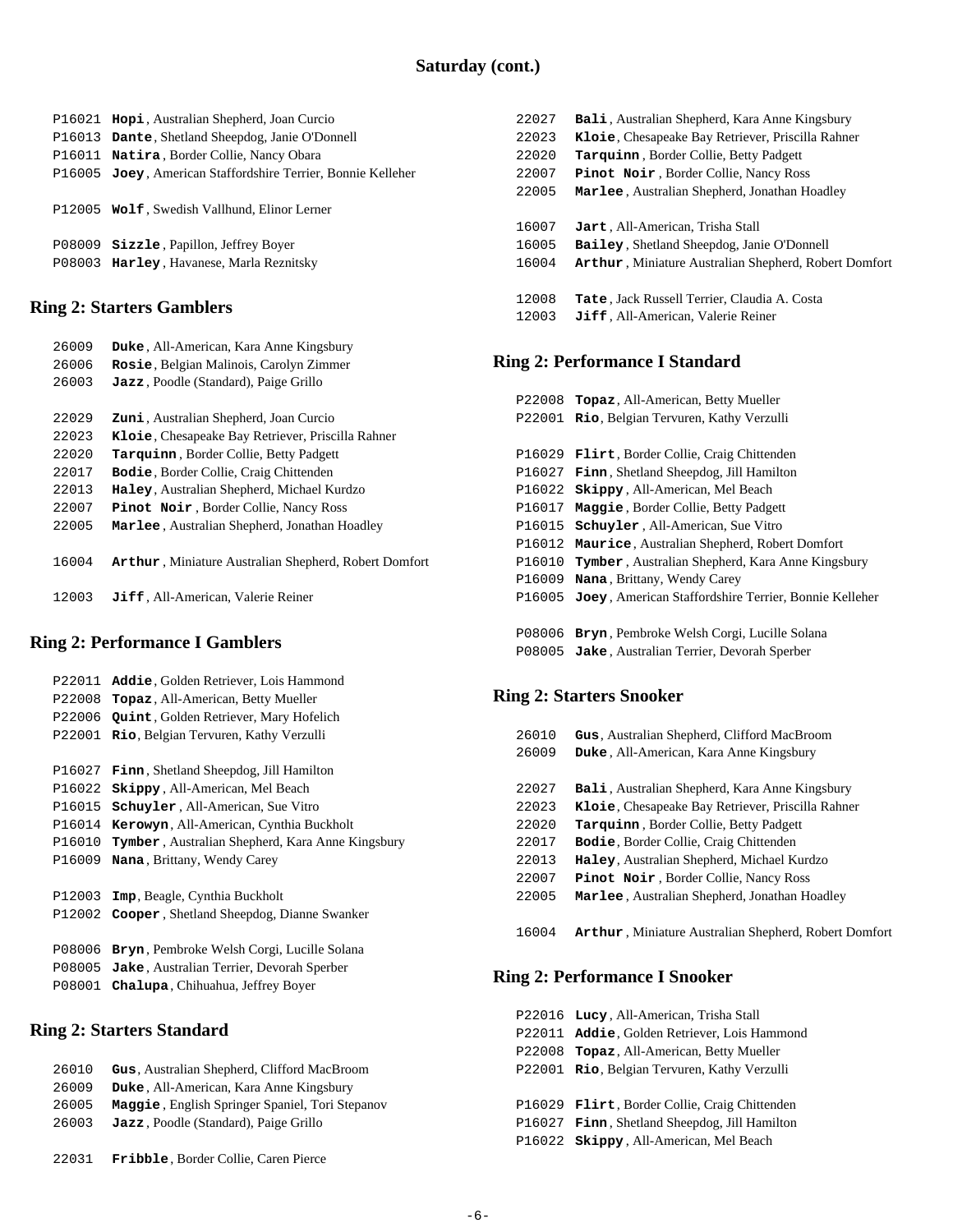|  | P16016 Granite, Bearded Collie, Nancy May               |
|--|---------------------------------------------------------|
|  | P16015 <b>Schuyler</b> , All-American, Sue Vitro        |
|  | P16010 Tymber, Australian Shepherd, Kara Anne Kingsbury |
|  | P16009 Nana, Brittany, Wendy Carey                      |
|  | P16007 Keegan, Border Collie, Craig Chittenden          |
|  |                                                         |
|  | P08005 Jake, Australian Terrier, Devorah Sperber        |
|  | P08001 Chalupa, Chihuahua, Jeffrey Boyer                |
|  |                                                         |

#### **Ring 2: Advanced Snooker**

| 26007 | <b>G.T.</b> , Australian Shepherd, James M. Jayko  |
|-------|----------------------------------------------------|
| 22031 | <b>Fribble, Border Collie, Caren Pierce</b>        |
| 22030 | <b>Chance</b> , Australian Shepherd, Aline Hoadley |
| 22003 | Wynd, Border Collie, Judy Zelenewych               |
| 22001 | Vivian, Border Collie, Kathleen Desvigne           |
|       |                                                    |
| 12003 | Jiff, All-American, Valerie Reiner                 |

#### **Ring 2: Performance II Snooker**

| P22018 | Bosun, Australian Shepherd, Clifford MacBroom         |
|--------|-------------------------------------------------------|
| P22017 | Guinness, All-American, Kara Anne Kingsbury           |
| P22014 | Dervish, Australian Shepherd, Penny Sencer            |
| P22013 | Tegan, Pointer, Janine Pollard                        |
| P22010 | Missy, Border Collie, Lori Kline                      |
| P22007 | Ticket, Labrador Retriever, Joanne Boomhower          |
| P22006 | <b>Quint, Golden Retriever, Mary Hofelich</b>         |
|        |                                                       |
| P16028 | Tanya, English Springer Spaniel, Barbara Webster      |
| P16021 | Hopi, Australian Shepherd, Joan Curcio                |
| P16012 | <b>Maurice</b> , Australian Shepherd, Robert Domfort  |
| P16005 | Joey, American Staffordshire Terrier, Bonnie Kelleher |
|        |                                                       |
| P12005 | Wolf, Swedish Vallhund, Elinor Lerner                 |
| P12002 | Cooper, Shetland Sheepdog, Dianne Swanker             |
|        |                                                       |
| P08009 | Sizzle, Papillon, Jeffrey Boyer                       |
| P08003 | Harley, Havanese, Marla Reznitsky                     |
|        |                                                       |
|        |                                                       |

#### **Ring 2: Steeplechase**

| 26014 | <b>Fidget, Border Collie, Cathy Keenan</b>    |
|-------|-----------------------------------------------|
| 26013 | Brink, Dutch Shepherd, Dan Pascarelli         |
| 26012 | <b>Elle</b> , All-American, Connie Cosemento  |
| 26010 | Gus, Australian Shepherd, Clifford MacBroom   |
| 26004 | Murphy, Australian Shepherd, Jonathan Hoadley |
| 26003 | <b>Jazz</b> , Poodle (Standard), Paige Grillo |
|       |                                               |
| 22043 | <b>Rook</b> , Border Collie, Meg Ramsay       |
| 22042 | Q, Border Collie, Kathleen Desvigne           |
| 22037 | Grit, Border Collie, Michelle Pascarelli      |
| 22036 | Sally Ride, Border Collie, Lisanne Major      |
| 22034 | Luna, Australian Shepherd, Ellen Kurdzo       |
| 22025 | Whisper, All-American, Kathryn Stein          |

**Tailer** , Australian Shepherd, Robert Grillo **West** , Border Collie, Maryellen Miller **Raef** , Border Collie, Noreen Scelzo **Choc** , Border Collie, Helen Connell **Brazen** , Border Collie, Kathryn Stein **Echo** , Australian Shepherd, Marcy Rauch **Zing** , Belgian Malinois, Michelle Pascarelli **Ting** , Border Collie, Elise Lynch **Pinot Noir** , Border Collie, Nancy Ross **Kai**, Australian Shepherd, Laurie Grace **Vivian** , Border Collie, Kathleen Desvigne **H.A.L.** , Rat Terrier, Chris Beck **Jart** , All-American, Trisha Stall **Tina** , English Cocker Spaniel, Jay and Laurie Bakay **Zoe**, American Eskimo Dog, Valerie Reiner **Divot**, Shetland Sheepdog, Debby Cartney **Sable**, All-American, Maureen Arcangel **Tate** , Jack Russell Terrier, Claudia A. Costa **Jersey** , Jack Russell Terrier, Heather O'Leary

 22024 **?Guess** , Border Collie, Kathleen Desvigne 22021 **Penny**, Australian Shepherd, James M. Jayko

- 12006 **Ruby** , Border Terrier, Anne DeMarinis 12005 **Phire**, All-American, Ann Marie Hill
- 12001 **Spencer**, All-American, Laura Tilbury

#### **Ring 2: Perf. Speed Jumping**

| P22021 | Player, Golden Retriever, Kathleen Desvigne        |  |
|--------|----------------------------------------------------|--|
| P22018 | Bosun, Australian Shepherd, Clifford MacBroom      |  |
| P22010 | Missy, Border Collie, Lori Kline                   |  |
| P22005 | Spotty, Border Collie, Nancy Ross                  |  |
|        |                                                    |  |
| P16030 | <b>Spryte, Border Collie, Elise Paffrath</b>       |  |
| P16022 | Skippy, All-American, Mel Beach                    |  |
| P16013 | Dante, Shetland Sheepdog, Janie O'Donnell          |  |
| P16008 | Breezey, All-American, Jill Nestor                 |  |
| P16006 | Jack, Miniature Australian Shepherd, Lori Kline    |  |
| P16004 | Pixel, Border Collie, Devora Locke                 |  |
| P16002 | Charlie, Border Collie, Alfred Miller              |  |
|        |                                                    |  |
| P12006 | Tyson, Rat Terrier, Chris Beck                     |  |
|        |                                                    |  |
| P08009 | Sizzle, Papillon, Jeffrey Boyer                    |  |
| P08006 | <b>Bryn</b> , Pembroke Welsh Corgi, Lucille Solana |  |
| P08003 | Harley, Havanese, Marla Reznitsky                  |  |
|        |                                                    |  |
|        |                                                    |  |
|        | <b>Ring 2: Starters Jumpers</b>                    |  |

## 26010 **Gus**, Australian Shepherd, Clifford MacBroom 26005 **Maggie** , English Springer Spaniel, Tori Stepanov 26003 **Jazz** , Poodle (Standard), Paige Grillo 22040 **Disney** , Golden Retriever, Kathy Chittenden 22031 **Fribble**, Border Collie, Caren Pierce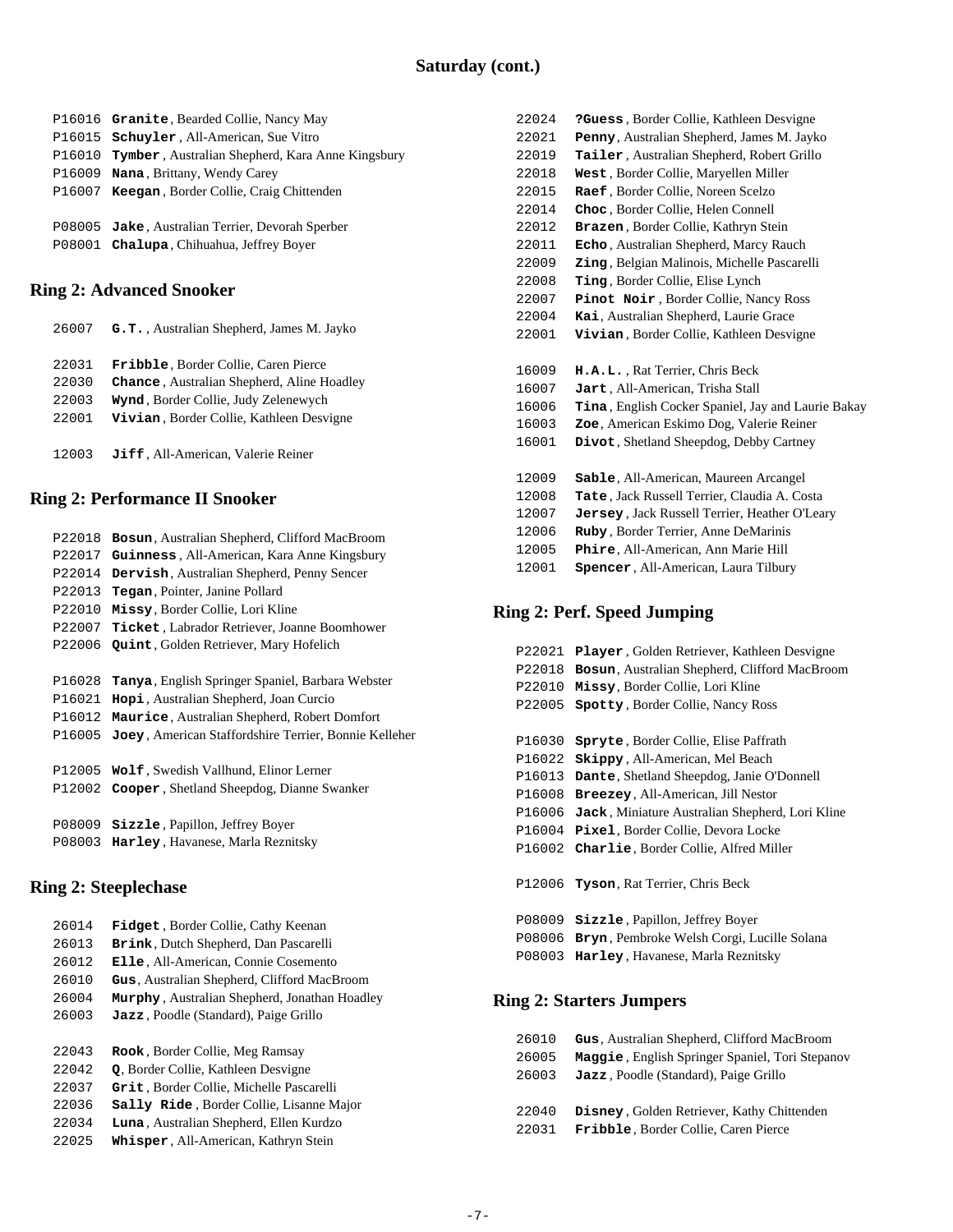| 22029 | Zuni, Australian Shepherd, Joan Curcio                 |
|-------|--------------------------------------------------------|
| 22027 | <b>Bali</b> , Australian Shepherd, Kara Anne Kingsbury |
| 22020 | Tarquinn, Border Collie, Betty Padgett                 |
| 22017 | <b>Bodie, Border Collie, Craig Chittenden</b>          |
| 22013 | Haley, Australian Shepherd, Michael Kurdzo             |
| 22007 | <b>Pinot Noir, Border Collie, Nancy Ross</b>           |
| 22005 | Marlee, Australian Shepherd, Jonathan Hoadley          |
| 16010 | <b>Petie, Chinese Crested, Kathy Chittenden</b>        |
| 16005 | Bailey, Shetland Sheepdog, Janie O'Donnell             |
| 16004 | Arthur, Miniature Australian Shepherd, Robert Domfort  |
|       |                                                        |
| 12011 | Ruby, All-American, Laura Tilbury                      |

# **Ring 2: Performance I Jumpers**

|  | P22011 Addie, Golden Retriever, Lois Hammond            |
|--|---------------------------------------------------------|
|  | P22008 <b>Topaz</b> , All-American, Betty Mueller       |
|  |                                                         |
|  | P16029 <b>Flirt</b> , Border Collie, Craig Chittenden   |
|  | P16022 Skippy, All-American, Mel Beach                  |
|  | P16016 Granite, Bearded Collie, Nancy May               |
|  | P16015 <b>Schuyler</b> , All-American, Sue Vitro        |
|  | P16010 Tymber, Australian Shepherd, Kara Anne Kingsbury |
|  |                                                         |
|  | P12005 Wolf, Swedish Vallhund, Elinor Lerner            |
|  | P12003 <b>Imp</b> , Beagle, Cynthia Buckholt            |

#### **Ring 2: Tunnels Only Game Championship**

| 26012 | Elle, All-American, Connie Cosemento            |
|-------|-------------------------------------------------|
| 26010 | Gus, Australian Shepherd, Clifford MacBroom     |
| 26004 | Murphy, Australian Shepherd, Jonathan Hoadley   |
| 26003 | Jazz, Poodle (Standard), Paige Grillo           |
| 26002 | <b>Flint</b> , Border Collie, Cathy Keenan      |
|       |                                                 |
| 26005 | Maggie, English Springer Spaniel, Tori Stepanov |
| 22041 | Piper, Border Collie, Judy Zelenewych           |
| 22031 | <b>Fribble, Border Collie, Caren Pierce</b>     |
| 22029 | <b>Zuni</b> , Australian Shepherd, Joan Curcio  |
| 22026 | Floss, Border Collie, Judy Zelenewych           |
| 22007 | Pinot Noir, Border Collie, Nancy Ross           |
| 22005 | Marlee, Australian Shepherd, Jonathan Hoadley   |
|       |                                                 |
| 16007 | Jart, All-American, Trisha Stall                |
| 16005 | Bailey, Shetland Sheepdog, Janie O'Donnell      |
|       |                                                 |

- 16001 **Divot**, Shetland Sheepdog, Debby Cartney
- 12010 **Madison**, All-American, Beverly Prabhakar

### **Ring 2: Tunnels Only Game Peformance**

 P22016 **Lucy** , All-American, Trisha Stall P22014 **Dervish**, Australian Shepherd, Penny Sencer P22012 **Farley** , Bearded Collie, Nancy May P22011 **Addie**, Golden Retriever, Lois Hammond

| P22009 | Zippy, Australian Shepherd, Michael Kurdzo               |
|--------|----------------------------------------------------------|
| P22008 | Topaz, All-American, Betty Mueller                       |
| P16019 | Brit, Border Collie, Maryellen Miller                    |
|        |                                                          |
| P16028 | <b>Tanya</b> , English Springer Spaniel, Barbara Webster |
| P16025 | Bandit, Australian Shepherd, Marcy Rauch                 |
| P16024 | Oreo, Border Collie, Chris Pierce                        |
| P16022 | Skippy, All-American, Mel Beach                          |
| P16020 | Buddy, Border Collie, Trisha Stall                       |
| P16016 | Granite, Bearded Collie, Nancy May                       |
| P16015 | <b>Schuyler</b> , All-American, Sue Vitro                |
| P16014 | Kerowyn, All-American, Cynthia Buckholt                  |
| P16013 | Dante, Shetland Sheepdog, Janie O'Donnell                |
| P16010 | Tymber, Australian Shepherd, Kara Anne Kingsbury         |
| P16005 | Joey, American Staffordshire Terrier, Bonnie Kelleher    |
| P16004 | Pixel, Border Collie, Devora Locke                       |
| P16002 | Charlie, Border Collie, Alfred Miller                    |
|        |                                                          |
| P12004 | Bugsy, All-American, Mary McCulloch                      |
| P12003 | <b>Imp</b> , Beagle, Cynthia Buckholt                    |
|        |                                                          |
| P08009 | Sizzle, Papillon, Jeffrey Boyer                          |
| P08007 | Eddie, All-American, Beverly Prabhakar                   |
| P08003 | Harley, Havanese, Marla Reznitsky                        |
|        |                                                          |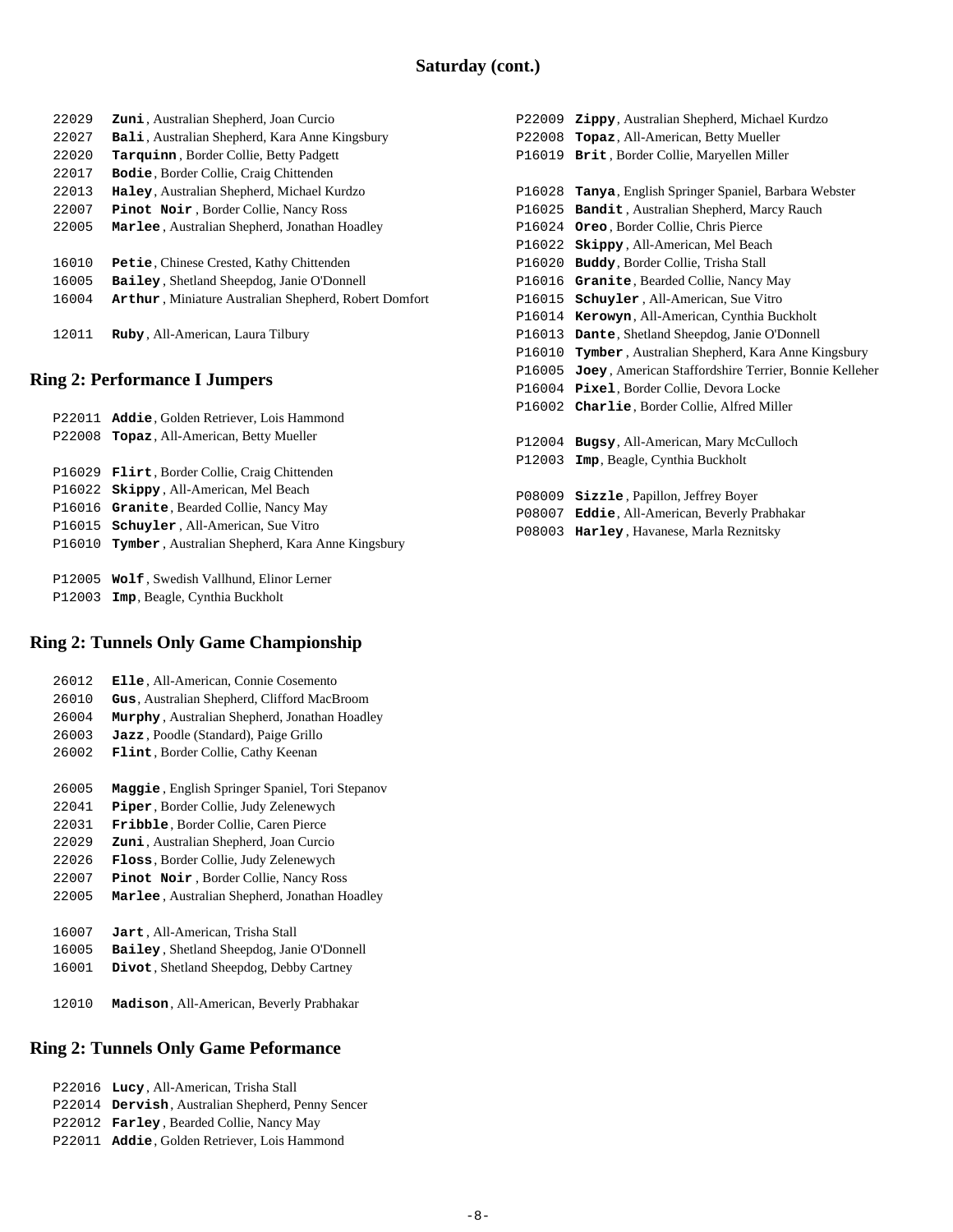### **Running Order List Sunday, October 18, 2009**

# **Ring 1: Performance III Pairs**

| P12006 Tyson, Rat Terrier, Chris Beck                                                               |
|-----------------------------------------------------------------------------------------------------|
| P16006 Jack, Miniature Australian Shepherd, Lori Kline<br>P16011 Natira, Border Collie, Nancy Obara |
| <b>Buddy</b> , Border Collie, Trisha Stall<br>P16020                                                |
| P22003 Billy Jean, Labrador Retriever, Melanie Mason                                                |
| P22005 Spotty, Border Collie, Nancy Ross                                                            |
| P22002 Ditz, All-American, Penny Sencer                                                             |
| P22012 <b>Farley</b> , Bearded Collie, Nancy May                                                    |
|                                                                                                     |

## **Ring 1: Masters Pairs**

| 12008<br>12009       | Tate, Jack Russell Terrier, Claudia A. Costa<br>Sable, All-American, Maureen Arcangel    |
|----------------------|------------------------------------------------------------------------------------------|
| 12001<br>16003       | <b>Spencer</b> , All-American, Laura Tilbury<br>Zoe, American Eskimo Dog, Valerie Reiner |
| 12006                | Ruby, Border Terrier, Anne DeMarinis                                                     |
| 16007                | Jart, All-American, Trisha Stall                                                         |
| 16006<br>16009       | Tina, English Cocker Spaniel, Jay and Laurie Bakay<br>H.A.L., Rat Terrier, Chris Beck    |
| 22003<br>22043       | Wynd, Border Collie, Judy Zelenewych<br>Rook, Border Collie, Meg Ramsay                  |
| 22004                | Kai, Australian Shepherd, Laurie Grace                                                   |
| 22035                | Jamie, Border Collie, Eileen Wilentz                                                     |
| 22008<br><b>DRAW</b> | Ting, Border Collie, Elise Lynch                                                         |
| 22012                | Brazen, Border Collie, Kathryn Stein                                                     |
| 22021                | Penny, Australian Shepherd, James M. Jayko                                               |
| 22039<br>26001       | <b>Smudge</b> , All-American, Barb Fribourg<br>Clint, Border Collie, Virginia Cappello   |
| 22014                | Choc, Border Collie, Helen Connell                                                       |
| 26004                | Murphy, Australian Shepherd, Jonathan Hoadley                                            |
| 22015<br>26011       | Raef, Border Collie, Noreen Scelzo<br>Reno, Border Collie, Karen Gorman                  |
| 26012<br>26013       | Elle, All-American, Connie Cosemento<br>Brink, Dutch Shepherd, Dan Pascarelli            |
|                      |                                                                                          |

# **Ring 1: Performance III Standard**

| Jack, Miniature Australian Shepherd, Lori Kline |
|-------------------------------------------------|
|                                                 |
|                                                 |
|                                                 |
|                                                 |
|                                                 |
|                                                 |
| Billy Jean, Labrador Retriever, Melanie Mason   |
|                                                 |
|                                                 |
| Ticket, Labrador Retriever, Joanne Boomhower    |
|                                                 |
|                                                 |

# **Ring 1: Masters Standard**

| 12001 | <b>Spencer</b> , All-American, Laura Tilbury        |
|-------|-----------------------------------------------------|
| 12006 | Ruby, Border Terrier, Anne DeMarinis                |
| 12009 | Sable, All-American, Maureen Arcangel               |
| 16003 | Zoe, American Eskimo Dog, Valerie Reiner            |
| 16006 | Tina, English Cocker Spaniel, Jay and Laurie Bakay  |
| 16008 | Fiona, Border Collie, Janet Langdon                 |
| 16009 | H.A.L., Rat Terrier, Chris Beck                     |
| 22003 | Wynd, Border Collie, Judy Zelenewych                |
| 22004 | Kai, Australian Shepherd, Laurie Grace              |
| 22008 | Ting, Border Collie, Elise Lynch                    |
| 22009 | <b>Zing</b> , Belgian Malinois, Michelle Pascarelli |
| 22012 | Brazen, Border Collie, Kathryn Stein                |
| 22014 | Choc, Border Collie, Helen Connell                  |
| 22015 | Raef, Border Collie, Noreen Scelzo                  |
| 22025 | Whisper, All-American, Kathryn Stein                |
| 22035 | Jamie, Border Collie, Eileen Wilentz                |
| 22039 | Smudge, All-American, Barb Fribourg                 |
| 22043 | Rook, Border Collie, Meg Ramsay                     |
| 26001 | Clint, Border Collie, Virginia Cappello             |
| 26011 | Reno, Border Collie, Karen Gorman                   |
| 26012 | Elle, All-American, Connie Cosemento                |
| 26013 | Brink, Dutch Shepherd, Dan Pascarelli               |
| 26014 | Fidget, Border Collie, Cathy Keenan                 |
|       | <b>Ring 1: Performance I Standard</b>               |
|       | P08005 Jake, Australian Terrier, Devorah Sperber    |
|       |                                                     |

|  | P08006 Bryn, Pembroke Welsh Corgi, Lucille Solana            |
|--|--------------------------------------------------------------|
|  | P16001 Chester, American Pit Bull Terrier, Helene Goldberger |
|  | P16005 Joey, American Staffordshire Terrier, Bonnie Kelleher |
|  | P16012 Maurice, Australian Shepherd, Robert Domfort          |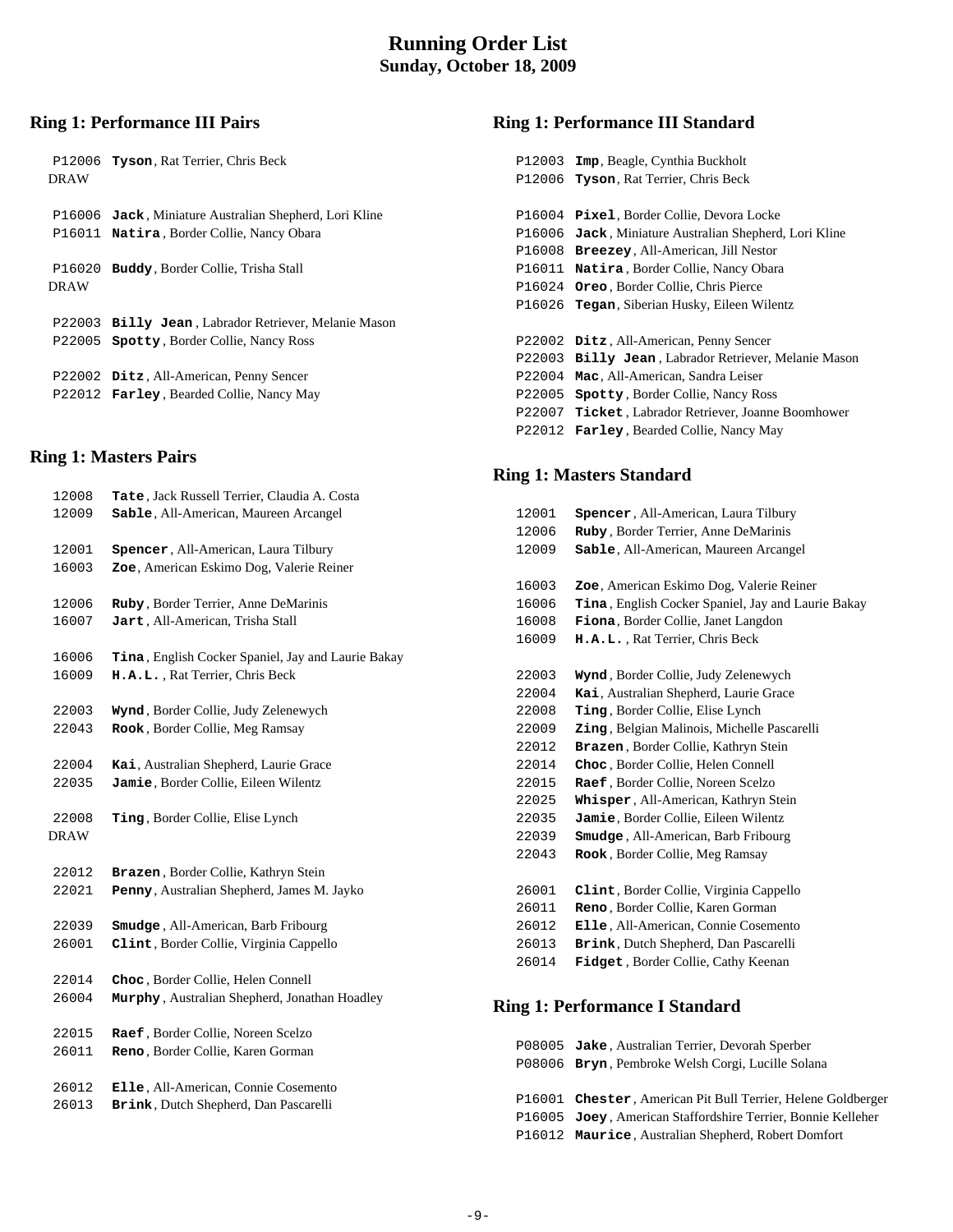|  | P16015 <b>Schuyler</b> , All-American, Sue Vitro<br>P16029 Flirt, Border Collie, Craig Chittenden |
|--|---------------------------------------------------------------------------------------------------|
|  | P22001 Rio, Belgian Tervuren, Kathy Verzulli                                                      |
|  | P22008 Topaz, All-American, Betty Mueller                                                         |
|  | P22019 Nymble, German Shepherd Dog, Sandra Leiser                                                 |
|  |                                                                                                   |

## **Ring 1: Starters Standard**

| 12003 | Jiff, All-American, Valerie Reiner                    |
|-------|-------------------------------------------------------|
| 12008 | <b>Tate</b> , Jack Russell Terrier, Claudia A. Costa  |
|       |                                                       |
| 16004 | Arthur, Miniature Australian Shepherd, Robert Domfort |
| 16005 | <b>Bailey, Shetland Sheepdog, Janie O'Donnell</b>     |
| 16007 | Jart, All-American, Trisha Stall                      |
| 16010 | Petie. Chinese Crested, Kathy Chittenden              |
|       |                                                       |
| 22005 | Marlee, Australian Shepherd, Jonathan Hoadley         |
| 22007 | Pinot Noir, Border Collie, Nancy Ross                 |
| 22013 | Haley, Australian Shepherd, Michael Kurdzo            |
| 22031 | <b>Fribble, Border Collie, Caren Pierce</b>           |
|       |                                                       |
| 26003 | Jazz, Poodle (Standard), Paige Grillo                 |
| 26010 | <b>Gus</b> , Australian Shepherd, Clifford MacBroom   |
|       |                                                       |

# **Ring 1: Perf. Speed Jumping Finals**

# **Ring 1: Steeplechase Finals**

## **Ring 1: Performance III Snooker**

| P16011 | Natira, Border Collie, Nancy Obara             |
|--------|------------------------------------------------|
| P16024 | Oreo, Border Collie, Chris Pierce              |
| P16008 | Breezey, All-American, Jill Nestor             |
| P16020 | Buddy, Border Collie, Trisha Stall             |
| P16004 | <b>Pixel</b> , Border Collie, Devora Locke     |
|        |                                                |
| P22005 | <b>Spotty, Border Collie, Nancy Ross</b>       |
| P22003 | Billy Jean, Labrador Retriever, Melanie Mason  |
| P22012 | <b>Farley, Bearded Collie, Nancy May</b>       |
| P22002 | Ditz, All-American, Penny Sencer               |
|        |                                                |
| P08004 | Posy, Poodle (Toy), Joan Kaufman               |
| P08007 | <b>Eddie</b> , All-American, Beverly Prabhakar |
|        |                                                |
| P12004 | Bugsy, All-American, Mary McCulloch            |
| P12006 | <b>Tyson, Rat Terrier, Chris Beck</b>          |
|        |                                                |

### **Ring 1: Masters Snooker**

| 26014 | Fidget, Border Collie, Cathy Keenan     |
|-------|-----------------------------------------|
| 26001 | Clint. Border Collie, Virginia Cappello |
| 26011 | Reno, Border Collie, Karen Gorman       |
| 26013 | Brink, Dutch Shepherd, Dan Pascarelli   |

| 26004 | Murphy, Australian Shepherd, Jonathan Hoadley      |
|-------|----------------------------------------------------|
| 26006 | Rosie, Belgian Malinois, Carolyn Zimmer            |
| 26012 | Elle, All-American, Connie Cosemento               |
|       |                                                    |
| 12007 | Jersey, Jack Russell Terrier, Heather O'Leary      |
| 12008 | Tate, Jack Russell Terrier, Claudia A. Costa       |
| 12009 | Sable, All-American, Maureen Arcangel              |
| 12005 | Phire, All-American, Ann Marie Hill                |
| 12010 | Madison, All-American, Beverly Prabhakar           |
| 12006 | Ruby, Border Terrier, Anne DeMarinis               |
|       |                                                    |
| 16007 | Jart, All-American, Trisha Stall                   |
| 16008 | Fiona, Border Collie, Janet Langdon                |
| 16006 | Tina, English Cocker Spaniel, Jay and Laurie Bakay |
| 16003 | Zoe, American Eskimo Dog, Valerie Reiner           |
|       |                                                    |
| 22009 | Zing, Belgian Malinois, Michelle Pascarelli        |
| 22008 | Ting, Border Collie, Elise Lynch                   |
| 22022 | Please, Brittany, Wendy Archinal                   |
| 22038 | Lhotse, Brittany, Helen Connell                    |
| 22012 | Brazen, Border Collie, Kathryn Stein               |
| 22021 | Penny, Australian Shepherd, James M. Jayko         |
| 22039 | Smudge, All-American, Barb Fribourg                |
| 22010 | Faeth, All-American, Devora Locke                  |
| 22035 | Jamie, Border Collie, Eileen Wilentz               |
| 22015 | Raef, Border Collie, Noreen Scelzo                 |
| 22043 | Rook, Border Collie, Meg Ramsay                    |
| 22004 | Kai, Australian Shepherd, Laurie Grace             |
| 22037 | Grit, Border Collie, Michelle Pascarelli           |
| 22028 | Skid, Border Collie, Elise Lynch                   |
| 22014 | Choc, Border Collie, Helen Connell                 |
| 22002 | Dixie, All-American, Billie Marsh                  |
| 22025 | Whisper, All-American, Kathryn Stein               |

## **Ring 1: Performance III Jumpers**

| P08003 | <b>Harley, Havanese, Marla Reznitsky</b>             |
|--------|------------------------------------------------------|
| P08004 | Posy, Poodle (Toy), Joan Kaufman                     |
|        |                                                      |
| P12001 | <b>Sunny, Shetland Sheepdog, Joan Pivorun</b>        |
| P12004 | Bugsy, All-American, Mary McCulloch                  |
|        |                                                      |
| P16008 | <b>Breezey, All-American, Jill Nestor</b>            |
| P16020 | <b>Buddy</b> , Border Collie, Trisha Stall           |
| P16023 | <b>Polly, All-American, Chris Beck</b>               |
| P16026 | <b>Tegan, Siberian Husky, Eileen Wilentz</b>         |
|        |                                                      |
| P22002 | Ditz, All-American, Penny Sencer                     |
| P22003 | <b>Billy Jean, Labrador Retriever, Melanie Mason</b> |
| P22004 | Mac, All-American, Sandra Leiser                     |
| P22005 | <b>Spotty, Border Collie, Nancy Ross</b>             |
| P22018 | Bosun, Australian Shepherd, Clifford MacBroom        |
|        |                                                      |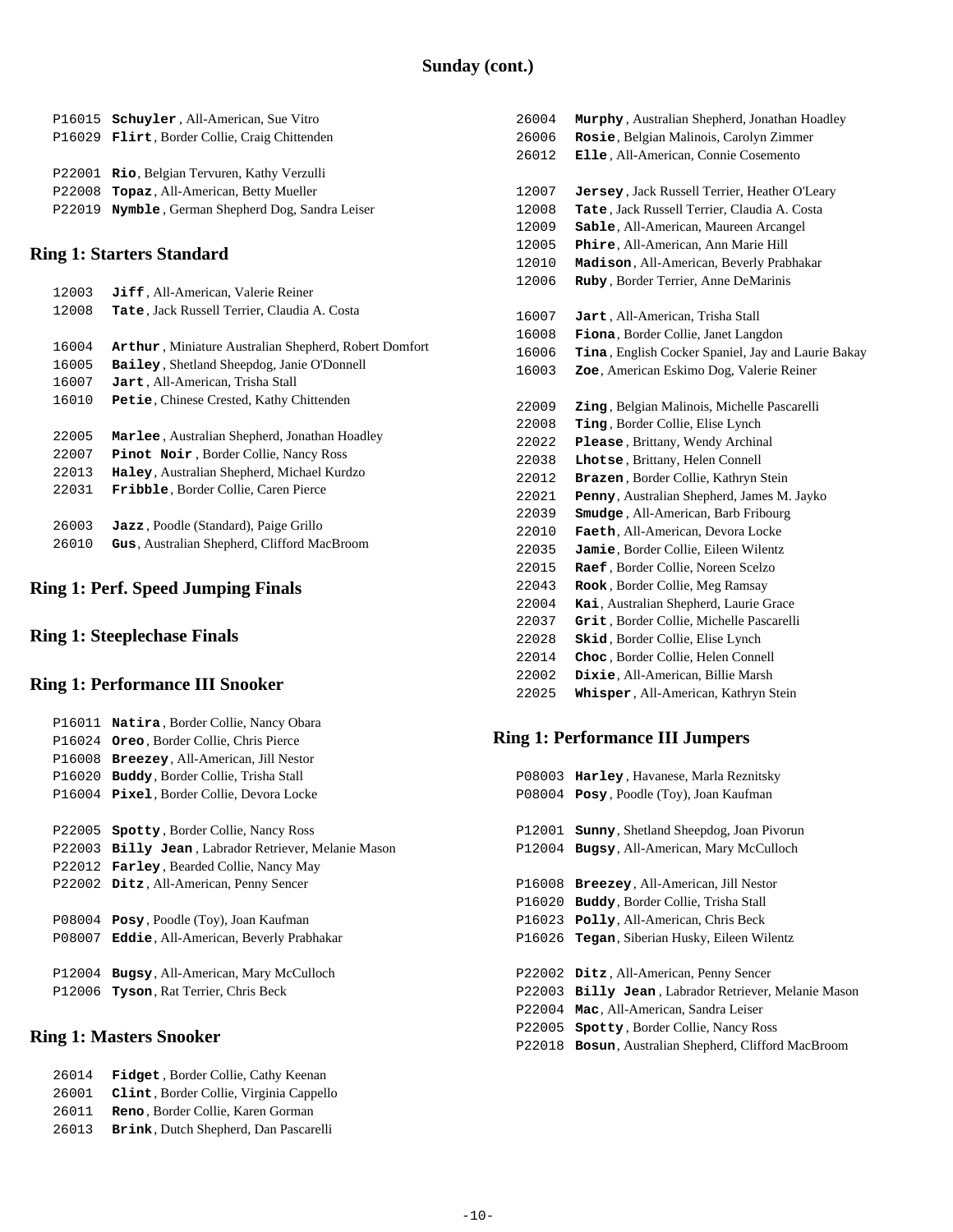# **Ring 1: Masters Jumpers**

| 12005 | Phire, All-American, Ann Marie Hill                |
|-------|----------------------------------------------------|
| 12006 | Ruby, Border Terrier, Anne DeMarinis               |
| 12007 | Jersey, Jack Russell Terrier, Heather O'Leary      |
| 12008 | Tate, Jack Russell Terrier, Claudia A. Costa       |
| 12009 | Sable, All-American, Maureen Arcangel              |
| 12010 | Madison, All-American, Beverly Prabhakar           |
|       |                                                    |
| 16003 | Zoe, American Eskimo Dog, Valerie Reiner           |
| 16006 | Tina, English Cocker Spaniel, Jay and Laurie Bakay |
| 16007 | Jart, All-American, Trisha Stall                   |
| 16008 | Fiona, Border Collie, Janet Langdon                |
|       |                                                    |
| 22002 | Dixie, All-American, Billie Marsh                  |
| 22004 | Kai, Australian Shepherd, Laurie Grace             |
| 22006 | Kodi, Border Collie, Linda Armstrong               |
| 22008 | Ting, Border Collie, Elise Lynch                   |
| 22009 | zing, Belgian Malinois, Michelle Pascarelli        |
| 22012 | Brazen, Border Collie, Kathryn Stein               |
| 22015 | Raef, Border Collie, Noreen Scelzo                 |
| 22021 | Penny, Australian Shepherd, James M. Jayko         |
| 22022 | Please, Brittany, Wendy Archinal                   |
| 22025 | Whisper, All-American, Kathryn Stein               |
| 22028 | Skid, Border Collie, Elise Lynch                   |
| 22030 | Chance, Australian Shepherd, Aline Hoadley         |
| 22034 | Luna, Australian Shepherd, Ellen Kurdzo            |
| 22035 | Jamie, Border Collie, Eileen Wilentz               |
| 22037 | Grit, Border Collie, Michelle Pascarelli           |
| 22039 | Smudge, All-American, Barb Fribourg                |
| 22043 | Rook, Border Collie, Meg Ramsay                    |
|       |                                                    |
| 26001 | Clint, Border Collie, Virginia Cappello            |
| 26004 | Murphy, Australian Shepherd, Jonathan Hoadley      |
| 26011 | Reno, Border Collie, Karen Gorman                  |
| 26012 | Elle, All-American, Connie Cosemento               |
| 26013 | Brink, Dutch Shepherd, Dan Pascarelli              |
| 26014 | Fidget, Border Collie, Cathy Keenan                |
|       |                                                    |

# **Ring 2: Performance I Jumpers**

| P08001 | Chalupa, Chihuahua, Jeffrey Boyer                     |
|--------|-------------------------------------------------------|
| P08005 | Jake, Australian Terrier, Devorah Sperber             |
| P12003 | <b>Imp</b> , Beagle, Cynthia Buckholt                 |
|        | P12005 Wolf, Swedish Vallhund, Elinor Lerner          |
| P16001 | Chester, American Pit Bull Terrier, Helene Goldberger |
| P16014 | Kerowyn, All-American, Cynthia Buckholt               |
| P16015 | <b>Schuyler</b> , All-American, Sue Vitro             |
| P16016 | Granite, Bearded Collie, Nancy May                    |
| P16029 | <b>Flirt, Border Collie, Craig Chittenden</b>         |
|        |                                                       |
| P22001 | Rio, Belgian Tervuren, Kathy Verzulli                 |
| P22008 | Topaz, All-American, Betty Mueller                    |
| P22015 | McGee, Labrador Retriever, Melanie Mason              |
| P22016 | Lucy, All-American, Trisha Stall                      |
|        |                                                       |

# **Ring 2: Starters Jumpers**

| Ruby, All-American, Laura Tilbury                                                                   |
|-----------------------------------------------------------------------------------------------------|
| Arthur, Miniature Australian Shepherd, Robert Domfort<br>Bailey, Shetland Sheepdog, Janie O'Donnell |
| Petie, Chinese Crested, Kathy Chittenden                                                            |
| <b>Marlee</b> , Australian Shepherd, Jonathan Hoadley                                               |
| Pinot Noir, Border Collie, Nancy Ross                                                               |
| <b>Bodie, Border Collie, Craig Chittenden</b>                                                       |
| <b>Fribble.</b> Border Collie. Caren Pierce                                                         |
| Disney, Golden Retriever, Kathy Chittenden                                                          |
| <b>Jazz</b> , Poodle (Standard), Paige Grillo                                                       |
|                                                                                                     |
| Gus, Australian Shepherd, Clifford MacBroom                                                         |
|                                                                                                     |

# **Ring 2: Performance II Jumpers**

| P08002 | Ming, All-American, Jacklyn Murphy                       |
|--------|----------------------------------------------------------|
| P08006 | Bryn, Pembroke Welsh Corgi, Lucille Solana               |
| P08008 | Duke, Miniature Pinscher, Anna Schrom                    |
| P08009 | Sizzle, Papillon, Jeffrey Boyer                          |
|        |                                                          |
| P16003 | Ai, All-American, Jacklyn Murphy                         |
| P16005 | Joey, American Staffordshire Terrier, Bonnie Kelleher    |
| P16011 | Natira, Border Collie, Nancy Obara                       |
| P16012 | Maurice, Australian Shepherd, Robert Domfort             |
| P16013 | Dante, Shetland Sheepdog, Janie O'Donnell                |
| P16024 | <b>Oreo</b> , Border Collie, Chris Pierce                |
| P16028 | <b>Tanya</b> , English Springer Spaniel, Barbara Webster |
|        |                                                          |
| P22006 | <b>Quint</b> , Golden Retriever, Mary Hofelich           |
| P22007 | <b>Ticket</b> , Labrador Retriever, Joanne Boomhower     |
| P22010 | Missy, Border Collie, Lori Kline                         |
| P22013 | <b>Tegan, Pointer, Janine Pollard</b>                    |
| P22014 | Dervish, Australian Shepherd, Penny Sencer               |
| P22019 | Nymble, German Shepherd Dog, Sandra Leiser               |
|        |                                                          |

# **Ring 2: Advanced Jumpers**

| 12003          | Jiff, All-American, Valerie Reiner                                        |
|----------------|---------------------------------------------------------------------------|
| 16002          | <b>Dreamer, Shetland Sheepdog, Joan Pivorun</b>                           |
| 22003<br>22010 | Wynd, Border Collie, Judy Zelenewych<br>Faeth, All-American, Devora Locke |
| 26006          | Rosie, Belgian Malinois, Carolyn Zimmer                                   |
| 26008          | Keira, Doberman Pinscher, Janet Chardavoyne                               |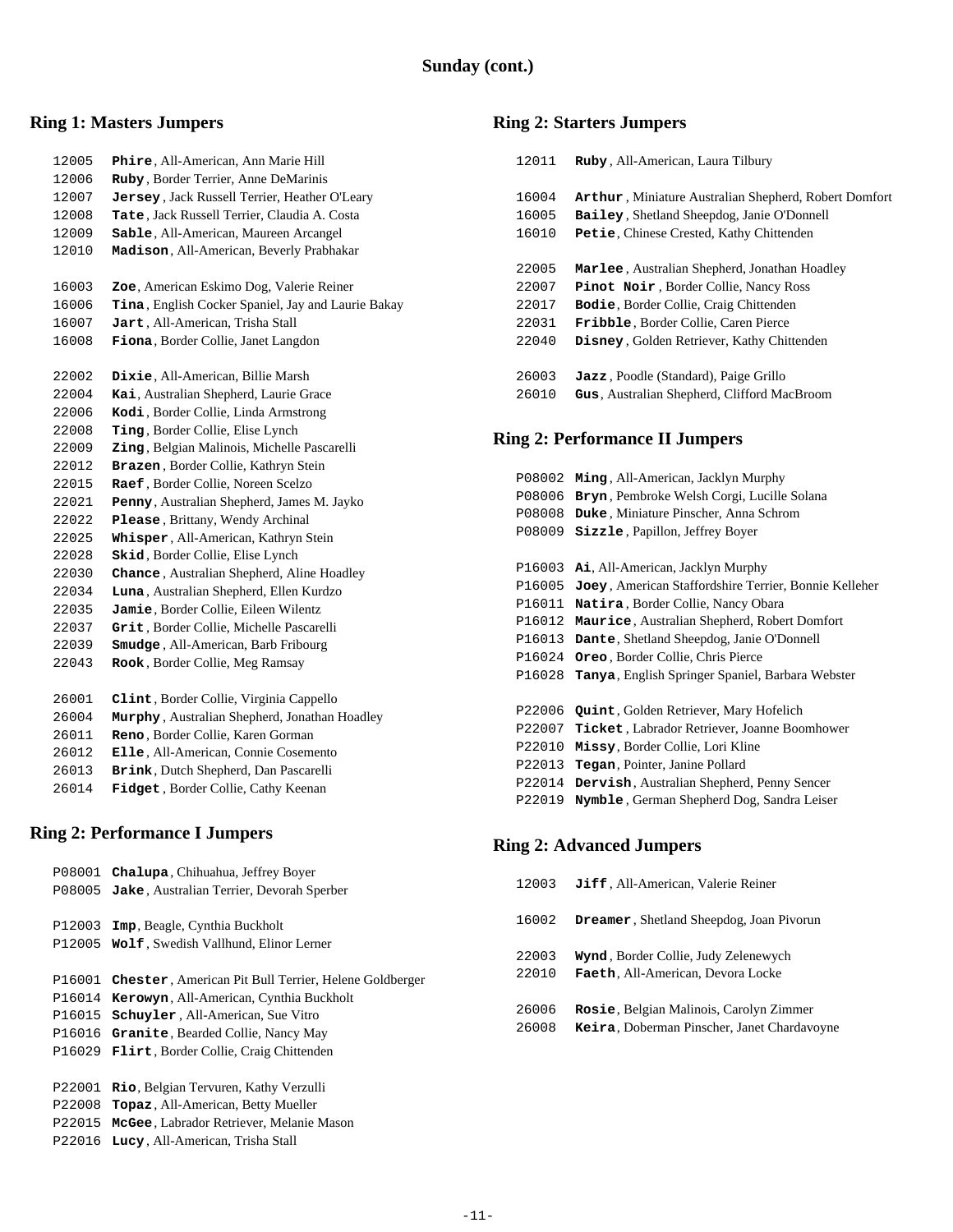# **Ring 2: Performance I Pairs**

|             | P08002 Ming, All-American, Jacklyn Murphy                    |
|-------------|--------------------------------------------------------------|
| <b>DRAW</b> |                                                              |
|             |                                                              |
|             | P12003 <b>Imp</b> , Beagle, Cynthia Buckholt                 |
|             |                                                              |
|             | P08009 <b>Sizzle</b> , Papillon, Jeffrey Boyer               |
|             |                                                              |
|             | P16005 Joey, American Staffordshire Terrier, Bonnie Kelleher |
|             | P16001 Chester, American Pit Bull Terrier, Helene Goldberger |
|             |                                                              |
|             | P16015 <b>Schuyler</b> All-American. Sue Vitro               |
|             |                                                              |
| <b>DRAW</b> |                                                              |
|             |                                                              |
|             | P22013 <b>Tegan</b> , Pointer, Janine Pollard                |
|             | P22008 <b>Topaz</b> , All-American, Betty Mueller            |
|             |                                                              |

# **Ring 2: Starters Pairs**

| 12003 | Jiff, All-American, Valerie Reiner            |
|-------|-----------------------------------------------|
| 16010 | Petie, Chinese Crested, Kathy Chittenden      |
|       |                                               |
| 22005 | Marlee, Australian Shepherd, Jonathan Hoadley |
| 22013 | Haley, Australian Shepherd, Michael Kurdzo    |

## **Ring 2: Performance II Pairs**

| P08007                | <b>Eddie</b> , All-American, Beverly Prabhakar                                                       |
|-----------------------|------------------------------------------------------------------------------------------------------|
| P08004                | Posy, Poodle (Toy), Joan Kaufman                                                                     |
| P08008<br><b>DRAW</b> | <b>Duke</b> , Miniature Pinscher, Anna Schrom                                                        |
| P12005                | Wolf, Swedish Vallhund, Elinor Lerner<br>P08003 Harley, Havanese, Marla Reznitsky                    |
|                       | P22007 Ticket, Labrador Retriever, Joanne Boomhower<br>P22006 Quint, Golden Retriever, Mary Hofelich |
| P22015                | McGee, Labrador Retriever, Melanie Mason                                                             |
| P16028                | <b>Tanya</b> , English Springer Spaniel, Barbara Webster                                             |
| P22014                | <b>Dervish, Australian Shepherd, Penny Sencer</b>                                                    |
| P16008                | <b>Breezey, All-American, Jill Nestor</b>                                                            |

## **Ring 2: Advanced Pairs**

| 12010<br>DRAW | Madison, All-American, Beverly Prabhakar |
|---------------|------------------------------------------|
| 22002         | Dixie. All-American. Billie Marsh        |
| 22010         | Faeth. All-American. Devora Locke        |

| 22016       | Clipper, Shetland Sheepdog, Patricia Doyle      |
|-------------|-------------------------------------------------|
| <b>DRAW</b> |                                                 |
|             |                                                 |
| 22022       | <b>Please, Brittany, Wendy Archinal</b>         |
| 22034       | <b>Luna</b> , Australian Shepherd, Ellen Kurdzo |
|             |                                                 |
| 22030       | Chance, Australian Shepherd, Aline Hoadley      |
| 22037       | Grit, Border Collie, Michelle Pascarelli        |
|             |                                                 |
| 26006       | Rosie, Belgian Malinois, Carolyn Zimmer         |
| 26008       | Keira, Doberman Pinscher, Janet Chardavoyne     |
|             |                                                 |

# **Ring 2: Performance II Standard**

| P08002 | Ming, All-American, Jacklyn Murphy                       |
|--------|----------------------------------------------------------|
| P08003 | Harley, Havanese, Marla Reznitsky                        |
| P08004 | Posy, Poodle (Toy), Joan Kaufman                         |
| P08008 | Duke, Miniature Pinscher, Anna Schrom                    |
| P08009 | Sizzle, Papillon, Jeffrey Boyer                          |
|        |                                                          |
|        | P12005 Wolf, Swedish Vallhund, Elinor Lerner             |
|        |                                                          |
| P16003 | Ai, All-American, Jacklyn Murphy                         |
| P16013 | Dante, Shetland Sheepdog, Janie O'Donnell                |
| P16028 | <b>Tanya</b> , English Springer Spaniel, Barbara Webster |
|        |                                                          |
| P22006 | <b>Quint, Golden Retriever, Mary Hofelich</b>            |
| P22010 | Missy, Border Collie, Lori Kline                         |
| P22014 | Dervish, Australian Shepherd, Penny Sencer               |
| P22015 | McGee, Labrador Retriever, Melanie Mason                 |

# **Ring 2: Advanced Standard**

| 12004<br>12005<br>12007 | Misha, Pembroke Welsh Corgi, Lisa Zassowski<br>Phire, All-American, Ann Marie Hill<br><b>Jersey, Jack Russell Terrier, Heather O'Leary</b> |
|-------------------------|--------------------------------------------------------------------------------------------------------------------------------------------|
| 16002                   | <b>Dreamer, Shetland Sheepdog, Joan Pivorun</b>                                                                                            |
| 22002                   | Dixie, All-American, Billie Marsh                                                                                                          |
| 22010                   | Faeth, All-American, Devora Locke                                                                                                          |
| 22022                   | Please, Brittany, Wendy Archinal                                                                                                           |
| 22030                   | <b>Chance</b> , Australian Shepherd, Aline Hoadley                                                                                         |
| 22034                   | <b>Luna</b> , Australian Shepherd, Ellen Kurdzo                                                                                            |
| 22037                   | Grit, Border Collie, Michelle Pascarelli                                                                                                   |
| 26004                   | <b>Murphy</b> , Australian Shepherd, Jonathan Hoadley                                                                                      |
| 26006                   | Rosie, Belgian Malinois, Carolyn Zimmer                                                                                                    |
| 26007                   | G.T., Australian Shepherd, James M. Jayko                                                                                                  |
| 26008                   | Keira, Doberman Pinscher, Janet Chardavoyne                                                                                                |
|                         |                                                                                                                                            |